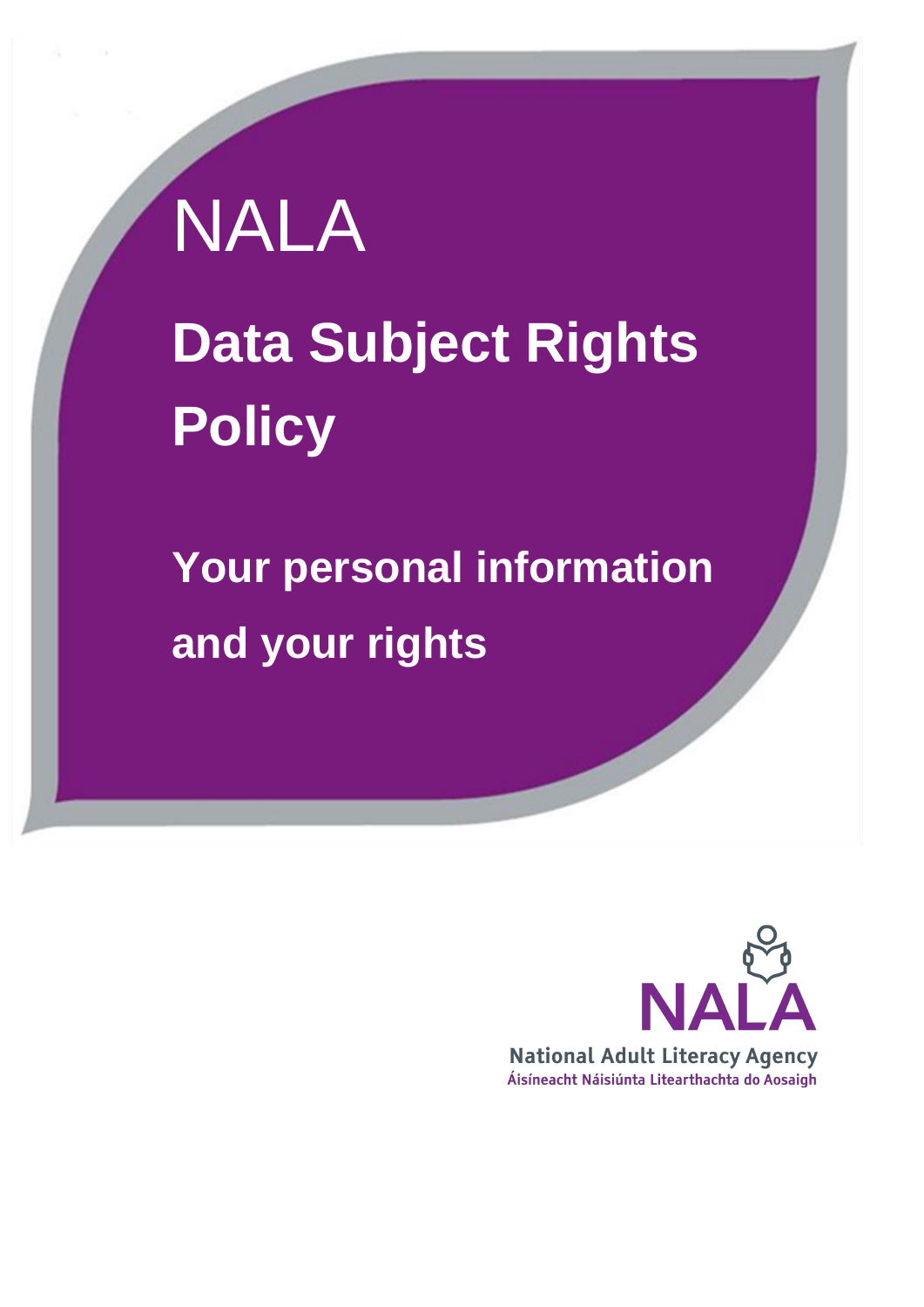| Policy area               | <b>GDPR</b>   |
|---------------------------|---------------|
| Document reference number | NALA/DSR01    |
| Version                   | 01            |
| Document drafted by       | <b>NALA</b>   |
| Date Policy approved      | 27 April 2022 |
| Policy to be reviewed     | April 2025    |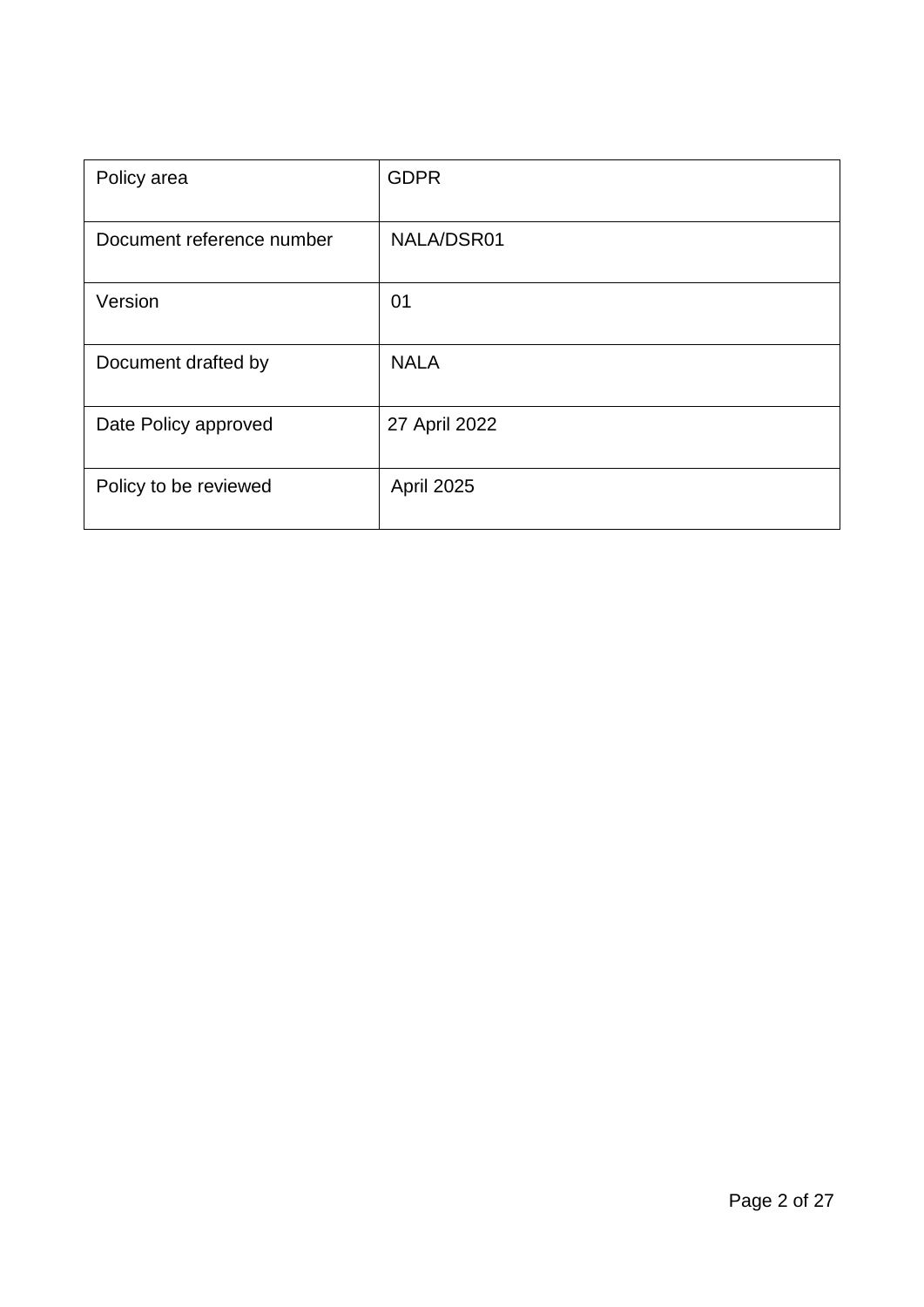# **Contents**

| Exemption: when your data is needed in the public interest  12 |  |
|----------------------------------------------------------------|--|
|                                                                |  |
|                                                                |  |
|                                                                |  |
|                                                                |  |
|                                                                |  |
|                                                                |  |
|                                                                |  |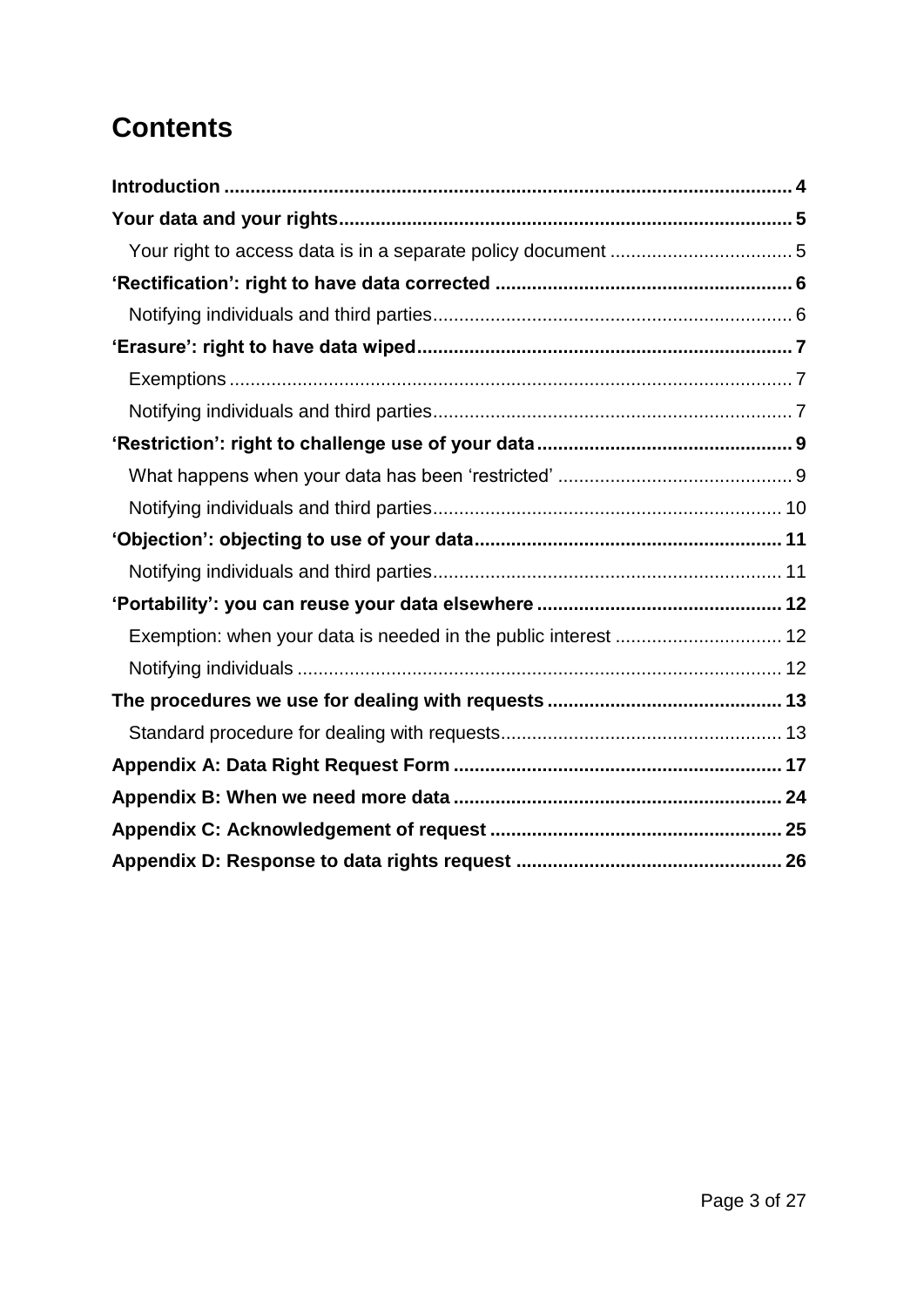# <span id="page-3-0"></span>**Introduction**

The General Data Protection Regulation (GDPR) details what your rights are when someone handles your personal information – your 'data'.

'Data' means any information about people that is collected by another person or organisation. 'Data processing' is a phrase used to describe the different ways information is used and stored.

NALA gathers data about:

- employees
- **•** learners
- **•** clients
- our members
- other individuals
- our suppliers.

This means that we control data and we are a 'data controller'. As a data controller the law says we must comply with the rights in the legislation. We must be able to supply data when appropriate, and to enforce the law on data privacy.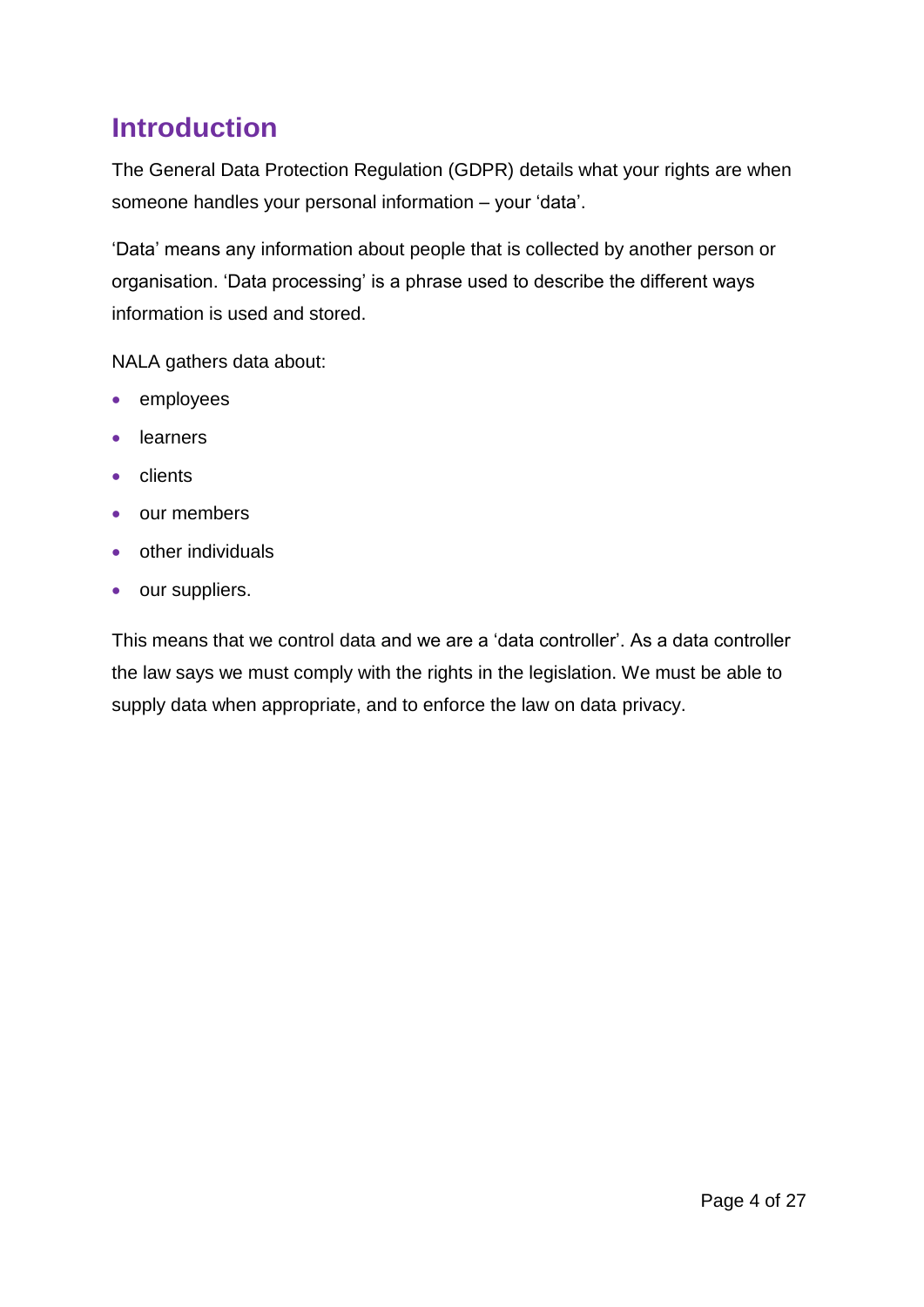# <span id="page-4-0"></span>**Your data and your rights**

This policy is about your data and your rights.

These data rights are defined in the General Data Protection Regulation (GDPR) and in the Data Protection Act 2018. We have put in place organisational and technical systems so we can respond appropriately to any requests about the data we hold about people.

This policy outlines what the law requires us to do in relation to the following.

#### **'Rectification'**

You can have your data corrected.

#### **'Erasure'**

You can ask to have your data wiped from our records.

#### **'Restriction'**

You have the right to challenge how we use your data.

#### **'Objection'**

You can object to us using your data.

#### **'Portability'**

You can get your data from us and reuse it across different services or in more than one organisation.

#### <span id="page-4-1"></span>**Your right to access data is in a separate policy document**

Your right to request a copy of the data we hold about you is contained the Subject Access Request Policy.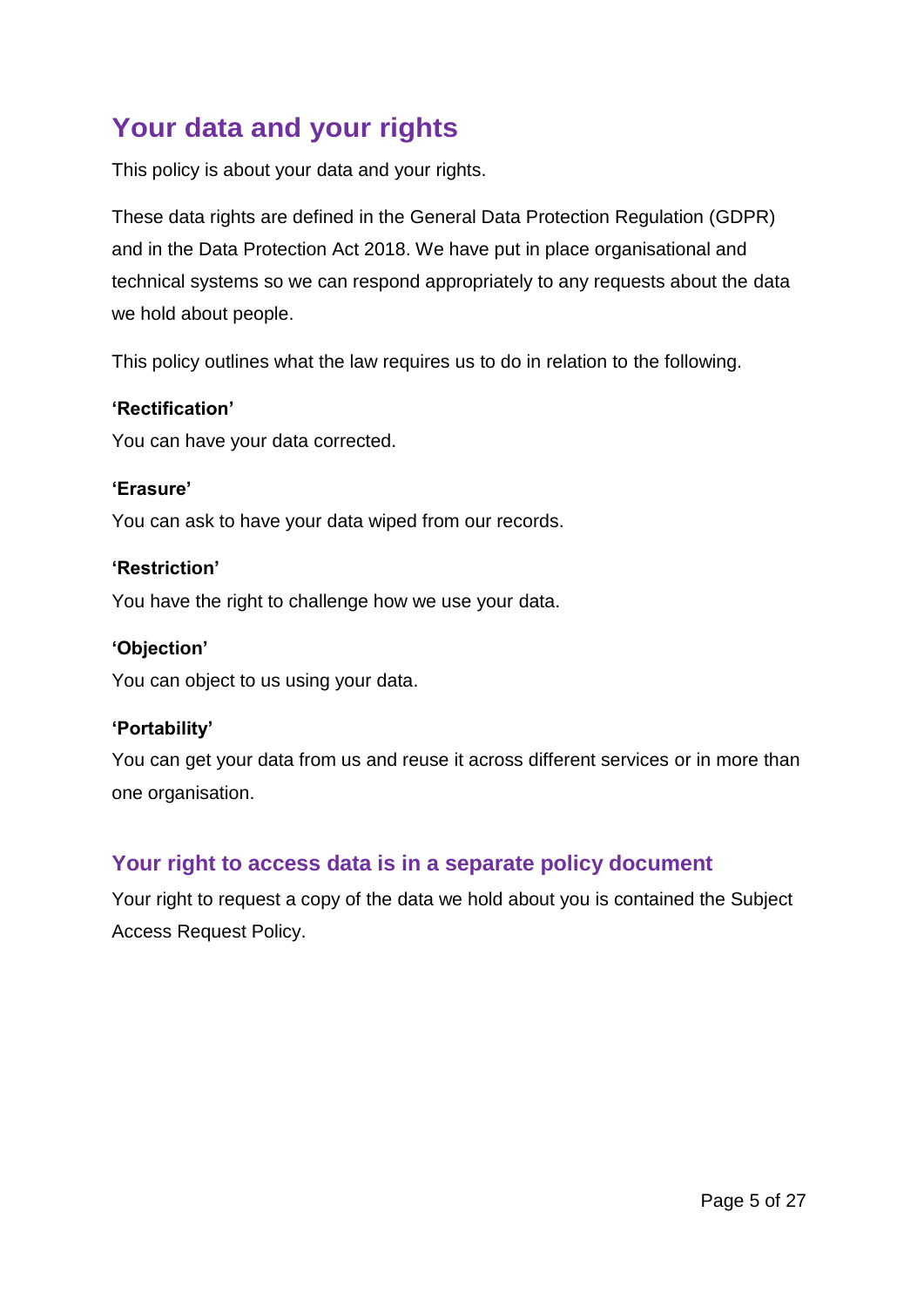# <span id="page-5-0"></span>**'Rectification': right to have data corrected**

#### **(Right to rectification, GDPR, Article 16)**

If you think data we have stored about you is inaccurate, you have the right to ask us to correct it.

If your data on our system is incomplete, you can ask us to complete the data or to add extra data, this is called 'a supplementary statement'.

#### <span id="page-5-1"></span>**Notifying individuals and third parties**

If you ask us to update your data, we will send you a receipt to show we have received the request. We will later let you know the outcome of your request.

When we correct your data, we will pass that correction on to everyone who previously received the incorrect data. We will let you know who these people or organisations are.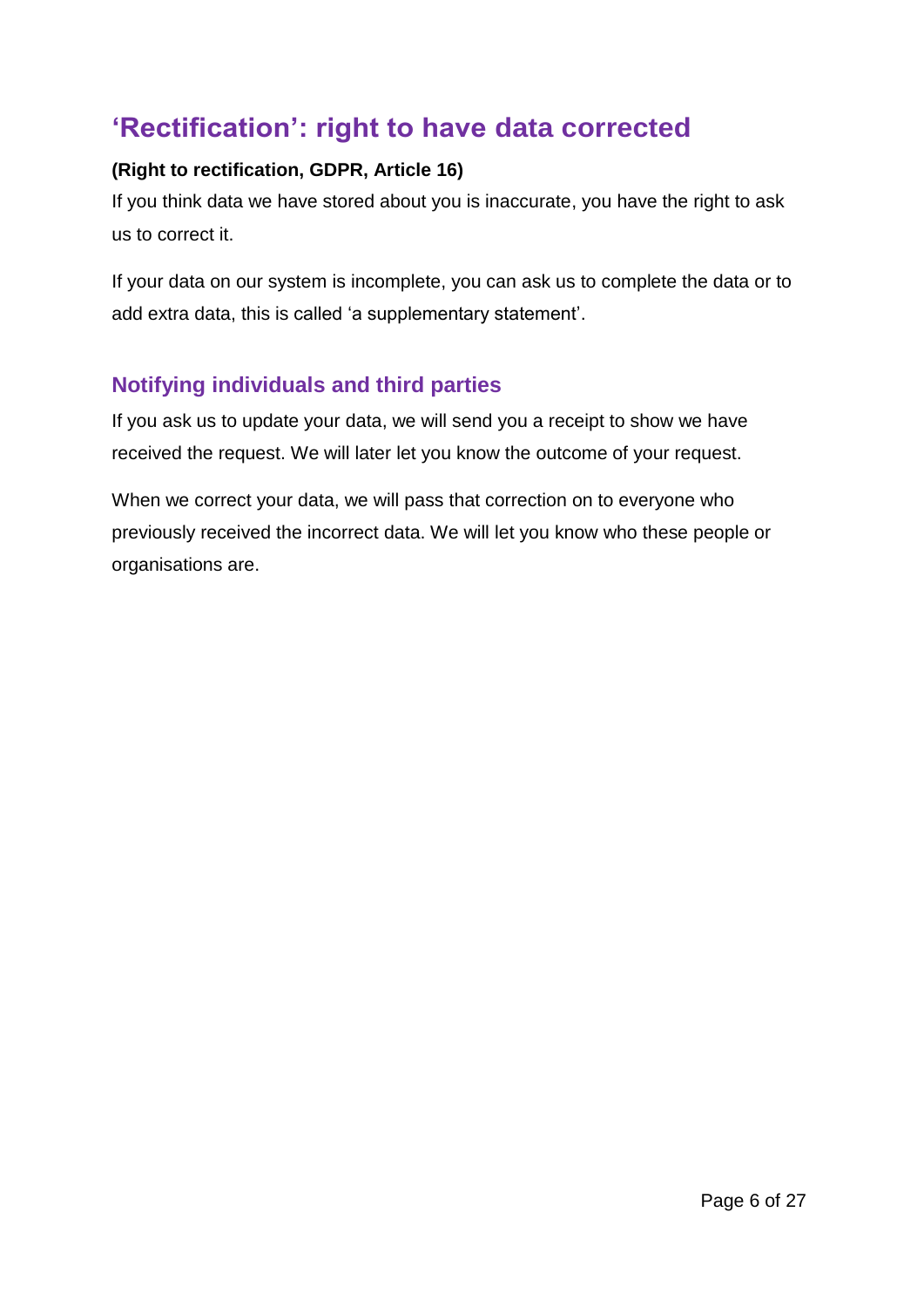# <span id="page-6-0"></span>**'Erasure': right to have data wiped**

#### **(Right to erasure [Also known as 'right to be forgotten'], GDPR, Article 17)**

In the following circumstances, you have the right to ask us to delete or remove your data.

- We no longer need your data for the purposes for which it was obtained.
- You withdraw consent and there is no legal reason why we should hold on to it.
- You object to us handling your data and there are no good reasons for us to do so.
- We are illegally processing your data.
- The law requires us to delete your data.

#### <span id="page-6-1"></span>**Exemptions**

You do not have an absolute 'right to be forgotten'. We do not have to erase your data if we need it:

- to exercise the right of freedom of expression and data
- to comply with a legal obligation
- to perform a task carried out in the public interest
- for public health reasons
- for archiving, research, or statistical purposes in the public interest
- to set up, exercise or defend any legal claims.

This is detailed under the GDPR Article 17(3).

#### <span id="page-6-2"></span>**Notifying individuals and third parties**

If you ask us to erase your data, we will send you a receipt to show we have received the request. We will later let you know the outcome of your request.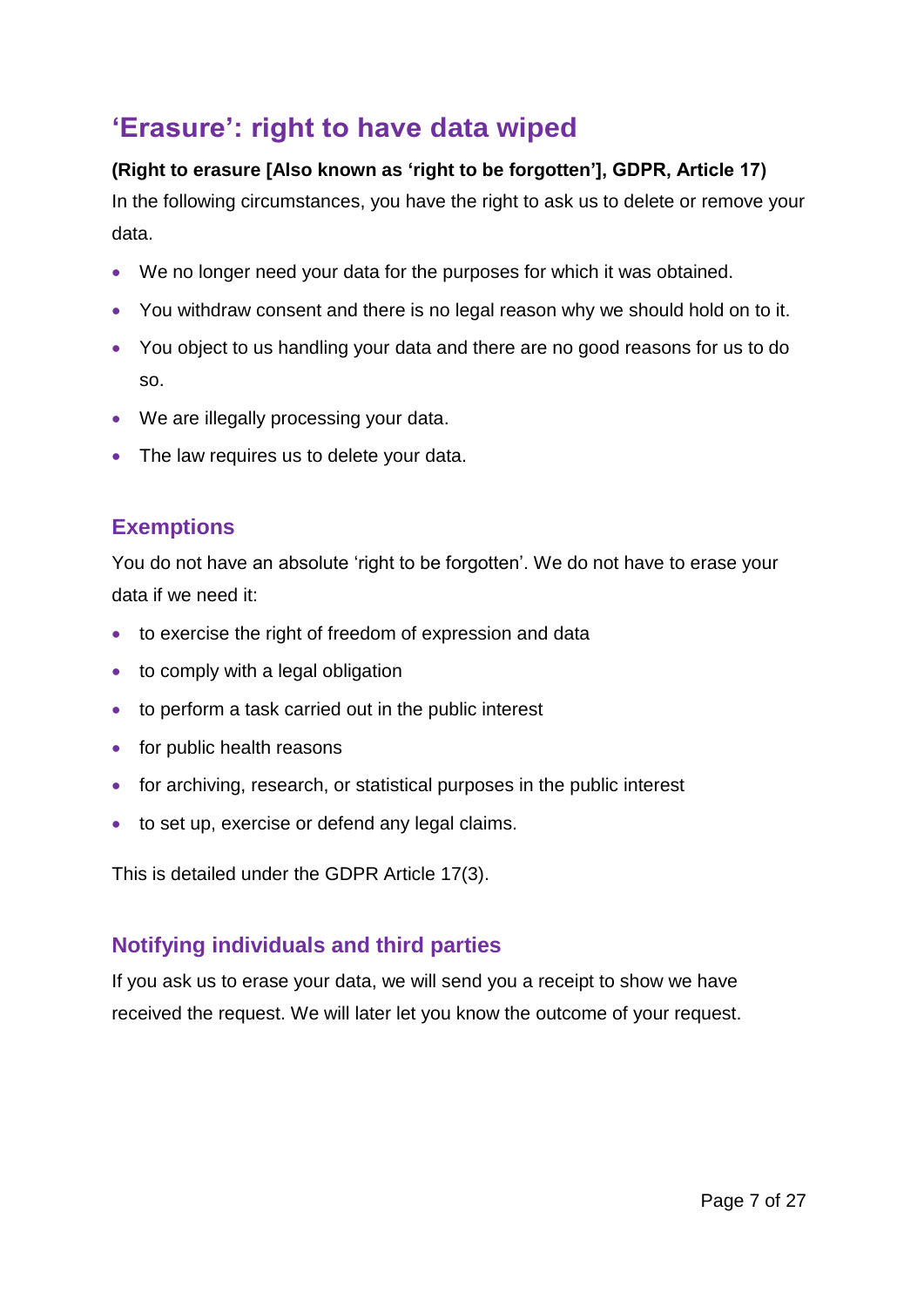If we have made any of your data public, we must take reasonable steps to contact other controllers who are processing the data. We must tell them that you have asked for your data to be erased. However, we will only do this if we have access to the necessary technology and it is affordable for us to do so.

When we have finished dealing with your request to erase your data, we will contact you. We will also tell you of any other organisations or people we contacted about your request.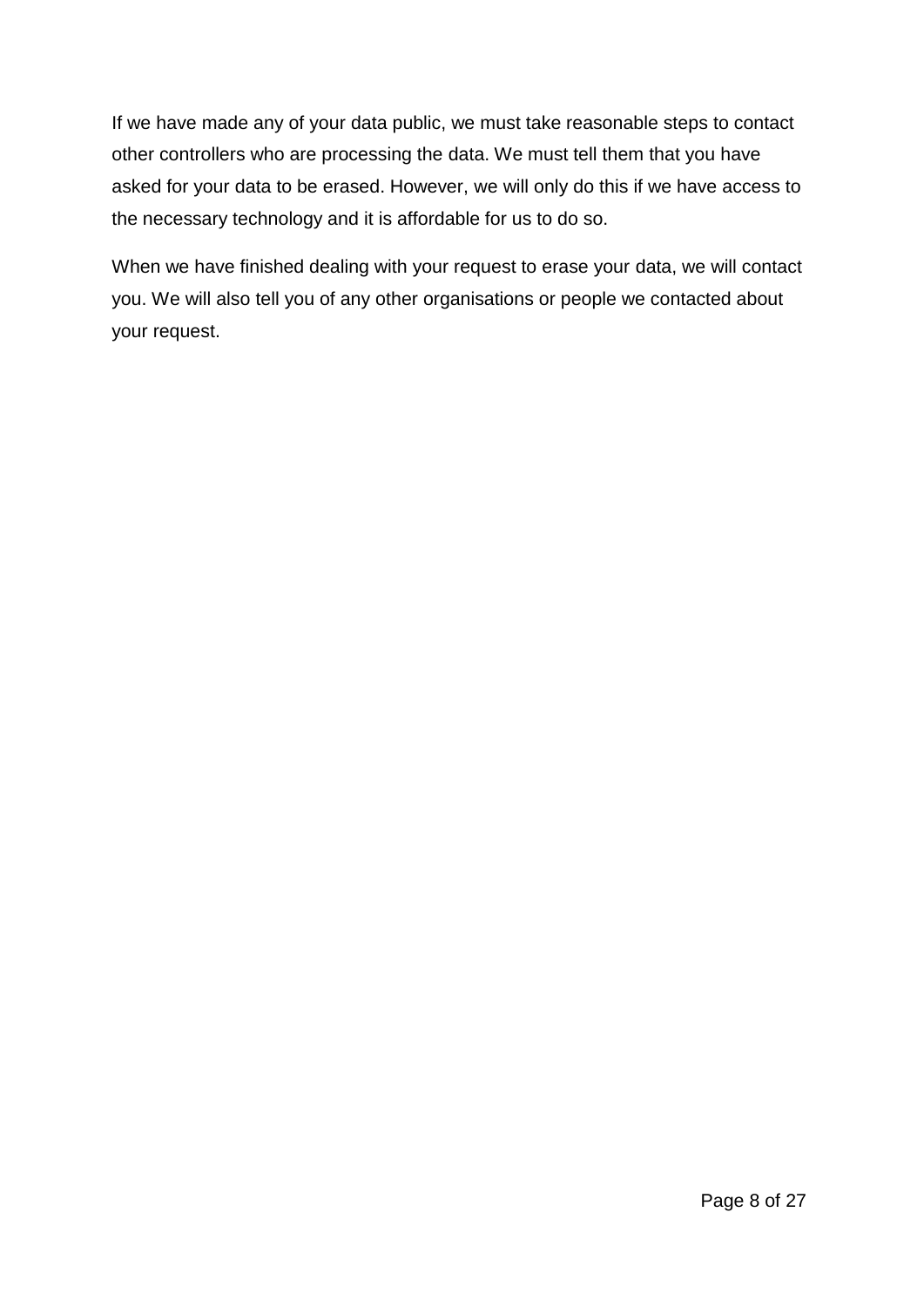# <span id="page-8-0"></span>**'Restriction': right to challenge use of your data**

#### **(Right to restriction of processing, GDPR, Article 18)**

If you ask us to limit how we use your data, we will do so if the following circumstances apply. You must send us an official request.

#### **Inaccurate**

If you tell us that the details we hold about you are inaccurate, we may limit how much we use your data while we find out if this is true.

#### **Illegal**

There is certain information for which it is illegal for us to ask about – for example, what someone's ethnicity is. But sometimes people volunteer this information. You may ask us not to delete this information but instead to restrict how we use it.

#### **Legal claims**

You may ask us to keep your data if we no longer need it, but you need us to keep it in relation to a legal claim.

#### **While we are answering your request**

If you have already asked us to do something about the data we hold about you, you may ask us to limit the use of your data until we have dealt with that issue.

#### <span id="page-8-1"></span>**What happens when your data has been 'restricted'**

If your data has been restricted, we will store it and only further use it where:

- you have given consent
- it is needed for a legal claim
- we need to protect the rights of someone else
- it is needed due to important public interest like public health or safety matters.

This is detailed in GDPR Article 18(2).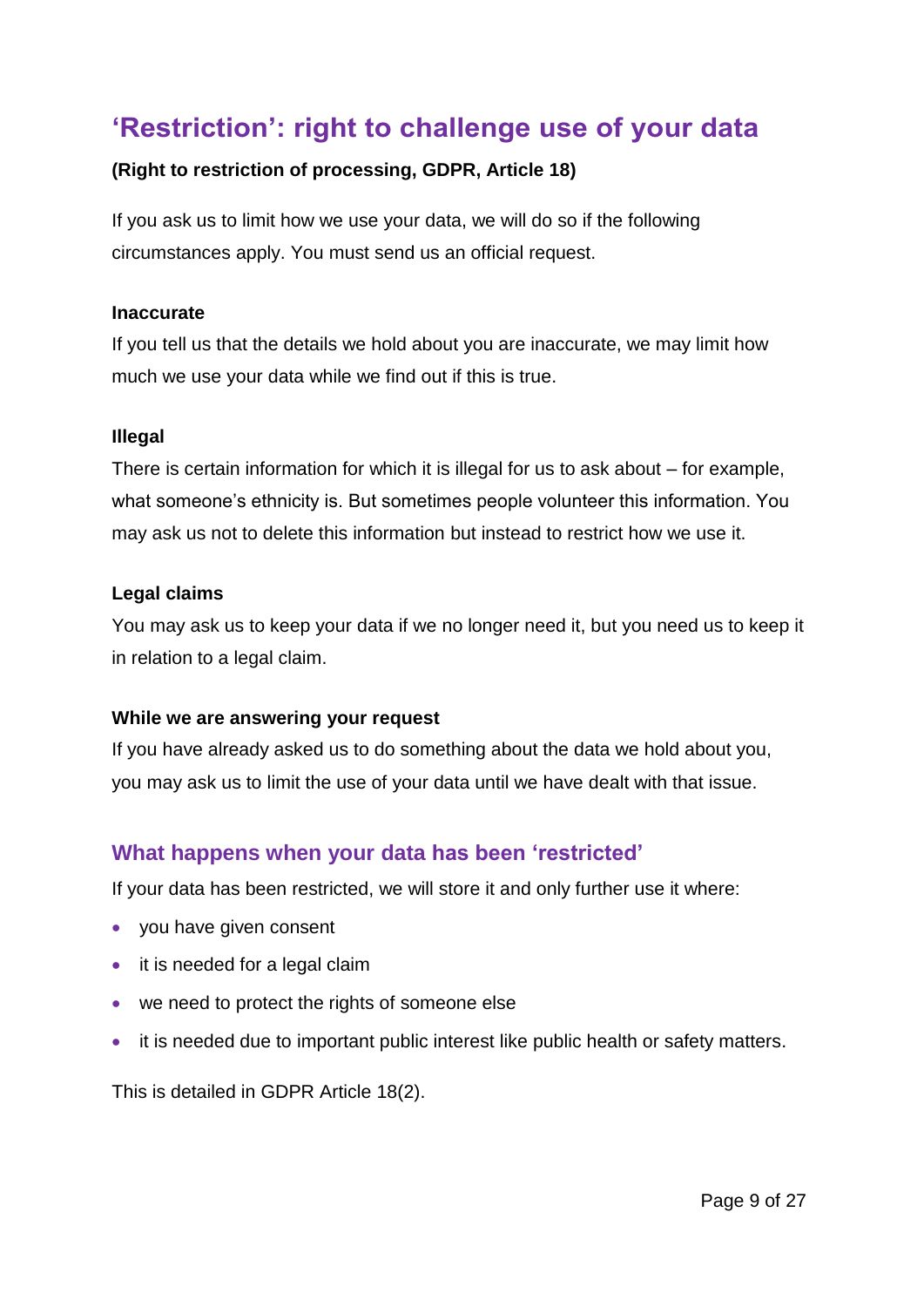#### <span id="page-9-0"></span>**Notifying individuals and third parties**

If you ask us to restrict your data, we will send you a receipt to show we have received your request. We will later let you know the outcome of your request.

If we do restrict your data and we have already disclosed any of your data to others, we will tell them that the data is now restricted. However, we will not do this if it would take an undue amount of effort.

We will tell you of any other organisations or people we have told that your data is restricted.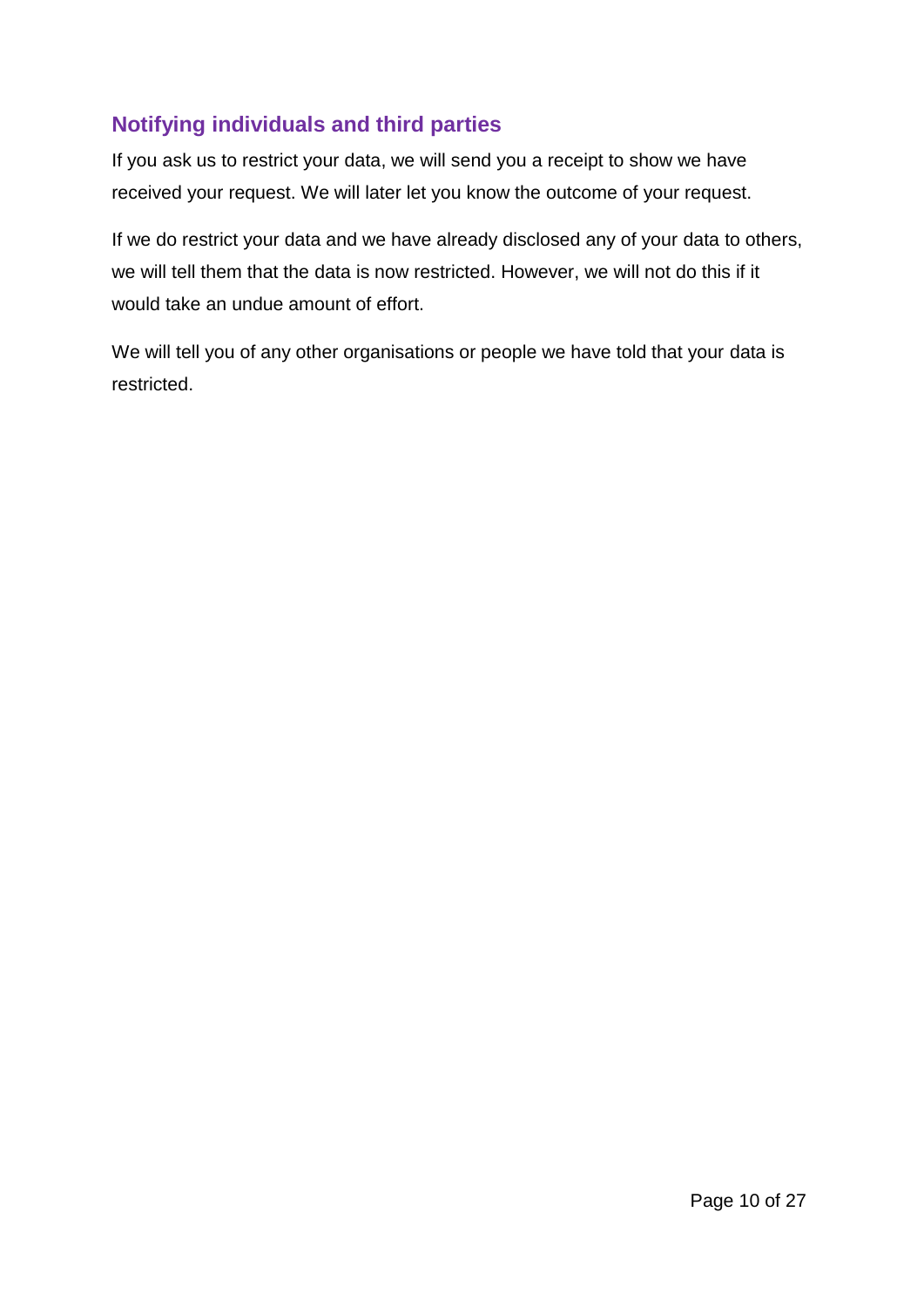# <span id="page-10-0"></span>**'Objection': objecting to use of your data**

#### **(Right to object, GDPR, Article 21)**

You have the right to object to the processing of your data if it is used for:

- direct marketing
- scientific research
- **•** historical research
- statistical analysis.

You may not object if your data is used legally in the public interest, or for legitimate interest or profiling.

If you object to us handling your data, we may only continue to do so if we have compelling legitimate reasons. These reasons must be more important than your rights and freedoms; or your data must be needed in connection with a legal claim.

#### <span id="page-10-1"></span>**Notifying individuals and third parties**

If you send us a request that you object to us using your data, we will send you a receipt to show that we have received it. If we can comply with your request, we will let you know when we have finished doing so.

If we have disclosed your data to others, we will tell them that you object to your data being used. However, we will not do this if it would take undue effort.

When we have finished dealing with your objection, we will tell everyone who the decision affects. We will also tell you of any other organisations or people we contacted about your request.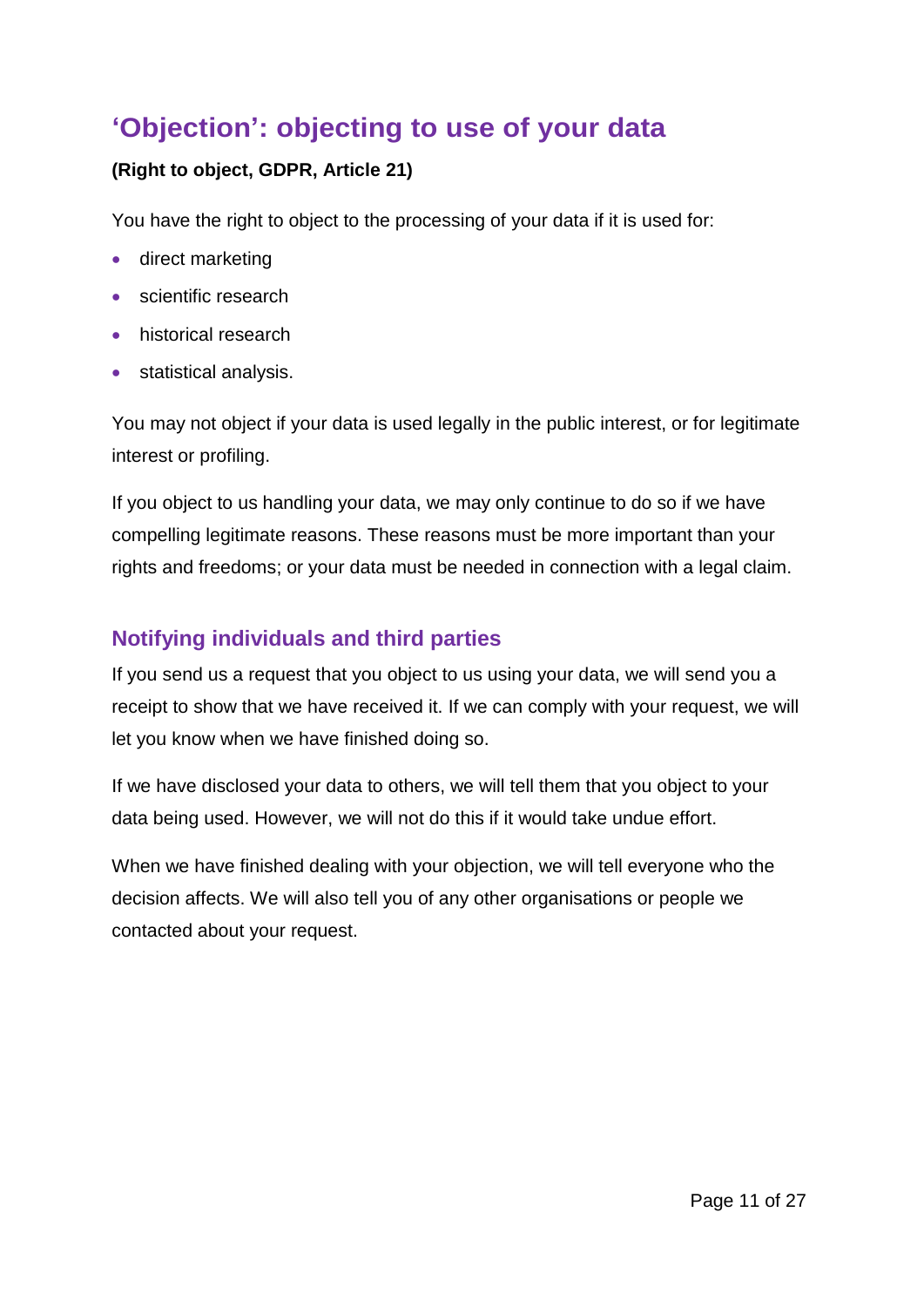## <span id="page-11-0"></span>**'Portability': you can reuse your data elsewhere**

#### **(Right to data portability, GDPR, Article 20)**

You have the right to get your data from us and reuse it across different services or in different organisations ('data portability'). This includes data you have provided to us directly and any data we have gathered about you through dealing with you.

Where technically feasible, we must give you this data in a structured, commonly used format that a computer can understand. This allows you to move, copy or transfer data easily from one IT environment to another. It makes this safe and secure and your data easier to use. You have the right to reuse any data you gave us.

#### <span id="page-11-1"></span>**Exemption: when your data is needed in the public interest**

In rare occasions, you will not have a right to 'portability'. This means you may not get your data from us and reuse it across different services or in different organisations. These occasions include if we have processed your data to:

- carry out a task in the public interest
- exercise our official authority as data controller.

#### <span id="page-11-2"></span>**Notifying individuals**

If you want to reuse data we hold about you:

- first you ask us for the data
- then we will write to you to confirm we have received your request
- later we will write to you again to let you know the outcome of your request.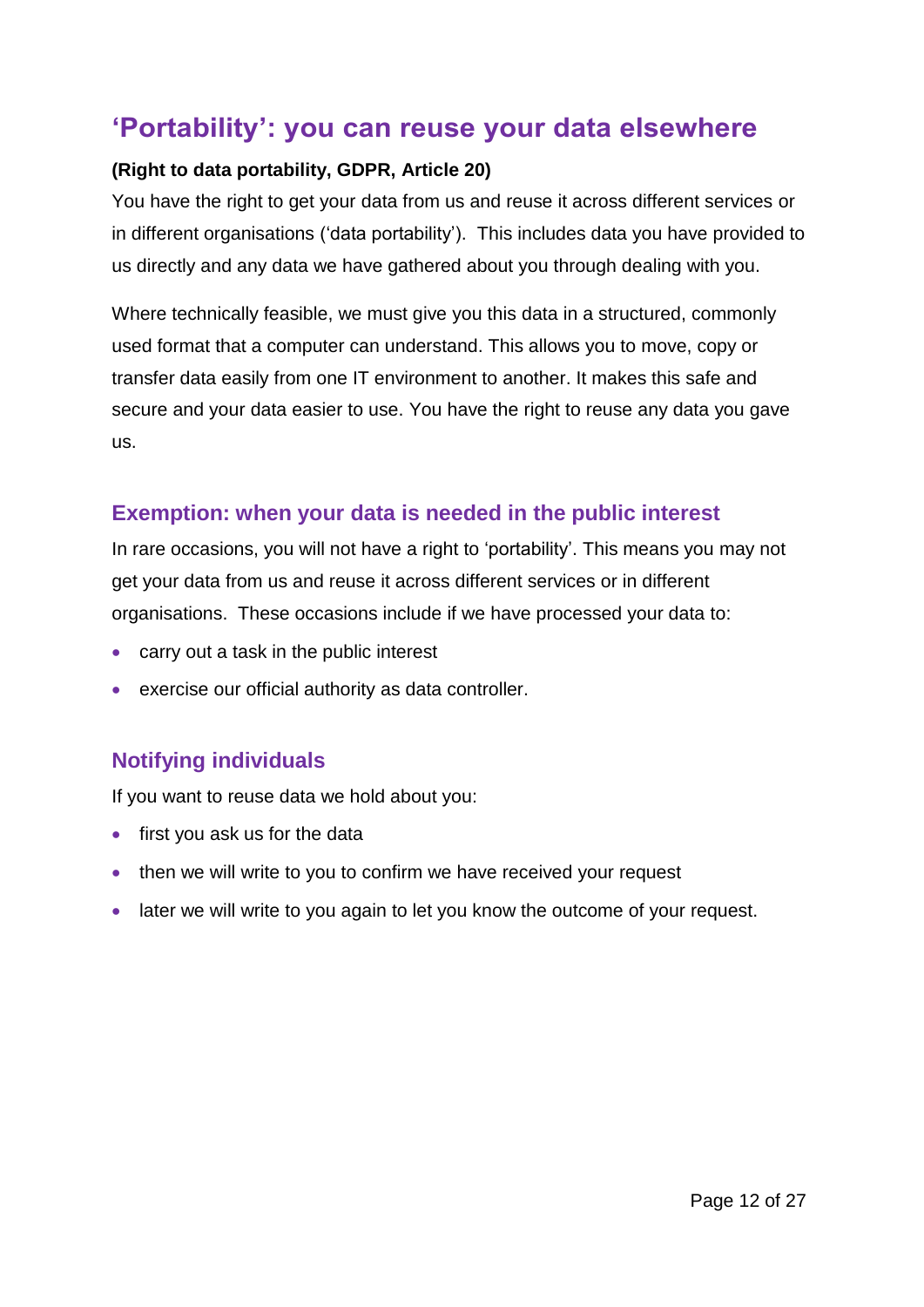## <span id="page-12-0"></span>**The procedures we use for dealing with requests**

#### <span id="page-12-1"></span>**Standard procedure for dealing with requests**

Generally, there are four steps to completing requests about your rights related to data. They are slightly different depending on the type of request. The specific processes for each type of request are outlined on the next pages.

#### Step 1: Managing the request

We identify how we received the request, for example:

- email
- application form
- phone.

Identify ways to prove the person's identity.

Handle requests made by a third party. For example, a third party may ask us for data due to health and safety issues.

Contact the person or people when we receive the request.

Contact the person or people for more data.

Meet the deadline – one month is allowed.

#### Step 2: Assessing the request

We assess every request at this stage except those that relate to 'rectification'. For rectification we go straight on to step 3.

#### Step 3: Completing the request

We complete the request.

#### Step 4: Closing the request:

Contact the person who made the request. Let them know we have completed their request. Give data:

- on the outcome
- about any other organisations or people whom we have informed.

Enter all requests into the NALA Individual Rights Log.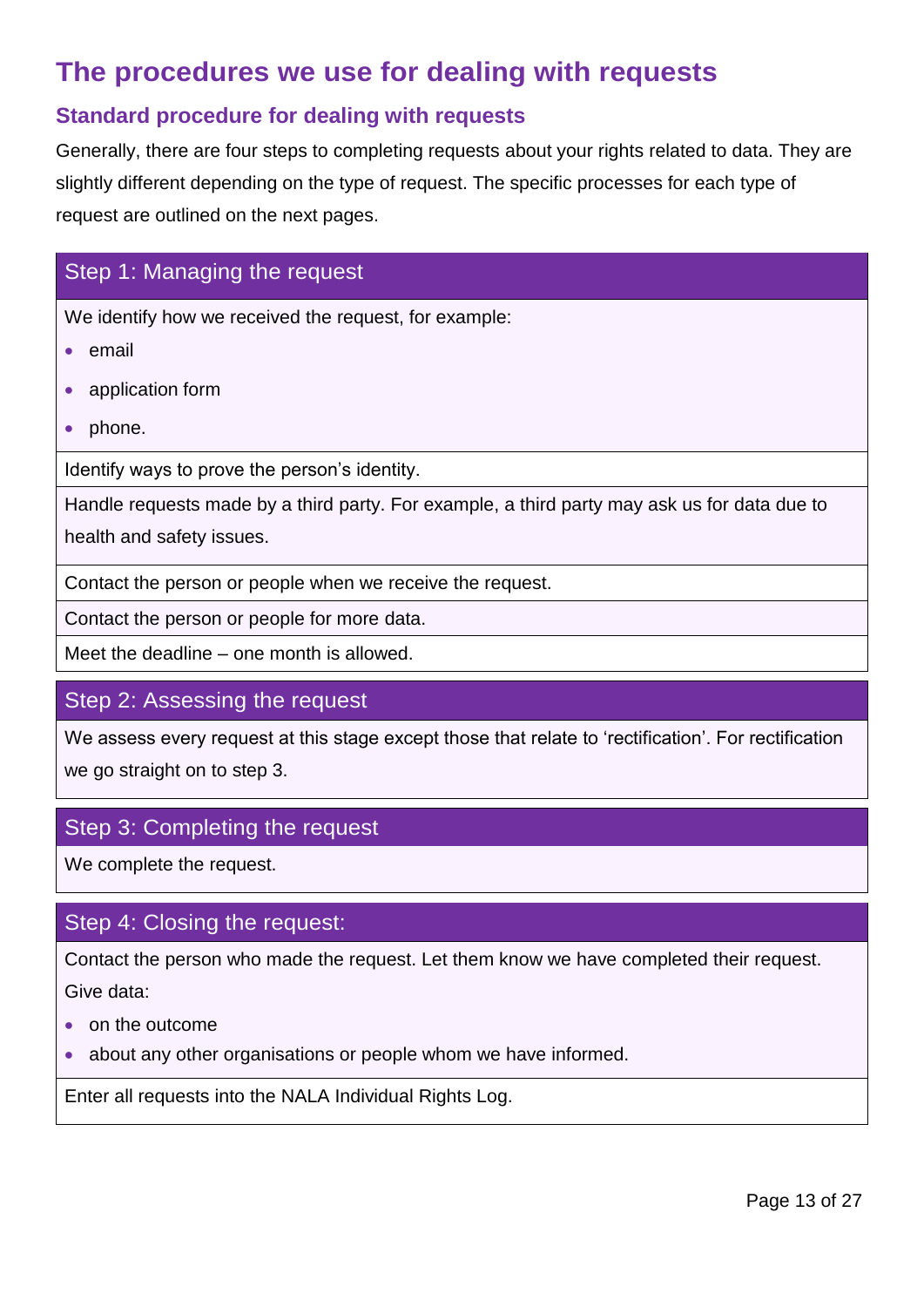#### Procedures for 'rectification' requests

#### **For this type of request, we go straight to Step 3: Completing the request**

- Find the data relevant to the request.
- Identify the location of the data, for example, various systems and files.
- Update the data at the relevant locations.
- Contact other data controllers or third parties where necessary.

#### Procedures for 'erasure' requests

#### **Go straight to Step 2: Assessing the request**

- Find out the reasons for the request.
- Find out if there are any reasons ('exemptions') why we should not fulfil the request.

#### **Move on to Step 3: Completing the request**

Find out what data we hold.

Find the location of the data, for example:

- various systems
- websites
- files.

If applicable, find out if there are reasonable ways we could delete publicly available data, for example, from websites.

- Decide on the ways to delete the data.
- Delete the data in the required locations.
- Contact other data controllers or third parties where necessary.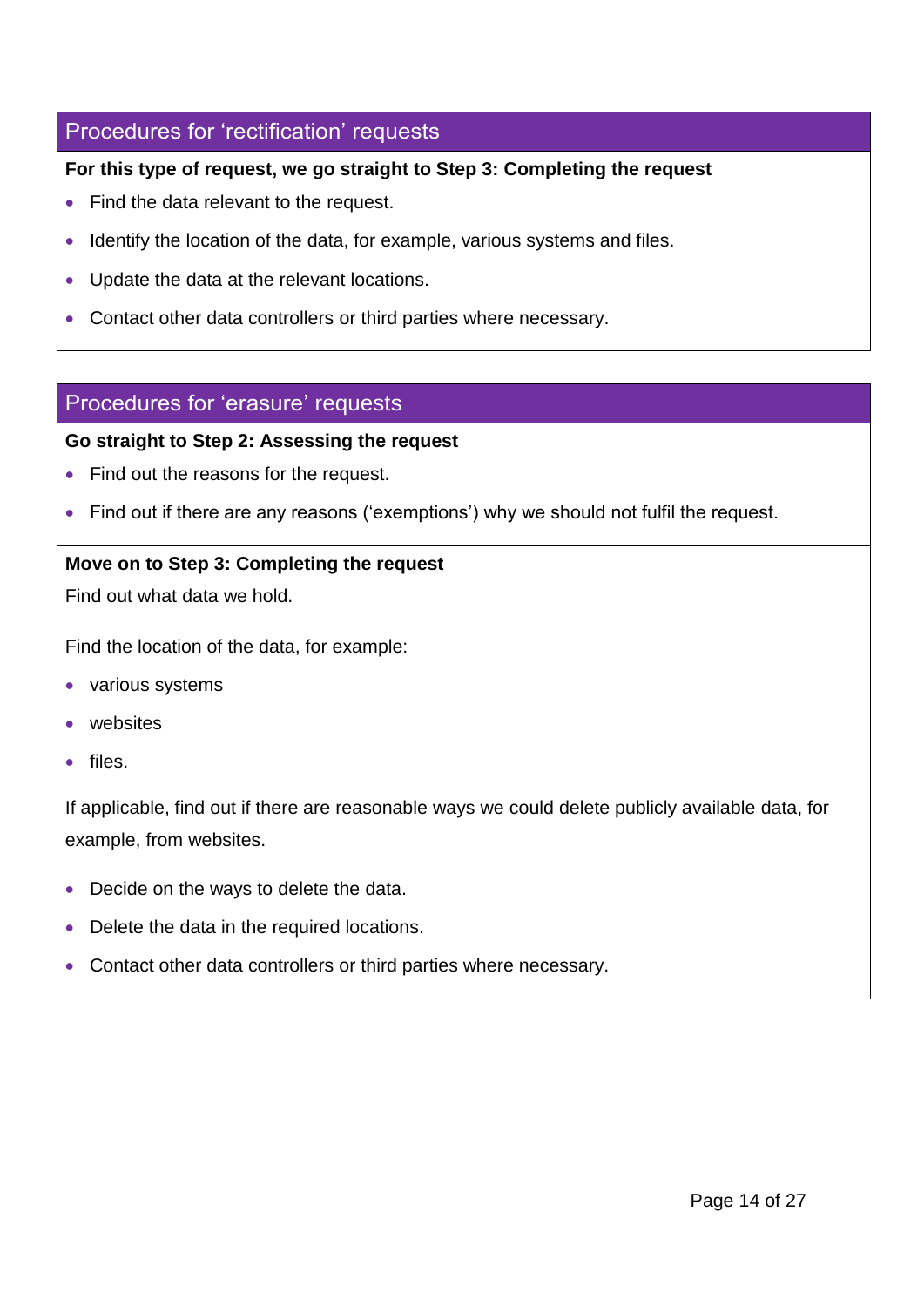#### Procedures for 'restriction' requests

#### **Go straight to Step 2: Assessing the request**

- Find out the reasons for the request.
- Find out if there are any reasons ('exemptions') why we should not fulfil the request.

#### **Move on to Step 3: Completing the request**

Find out what data we hold.

Find the location of the data, for example:

- various systems
- websites
- **•** files

Decide how to restrict the data.

Contact other data controllers or third parties where necessary.

#### Procedures for 'objection' requests

**First, complete as detailed in Step 2: Assessing the request** 

#### **Then go to Step 3: Completing the request**

Find out what data we hold.

Find the location of the data, for example:

- various systems
- websites
- **•** files.

Identify reasonable steps we can take to stop the processing of publicly available data if applicable, for example on websites.

Contact other data controllers or third parties where necessary.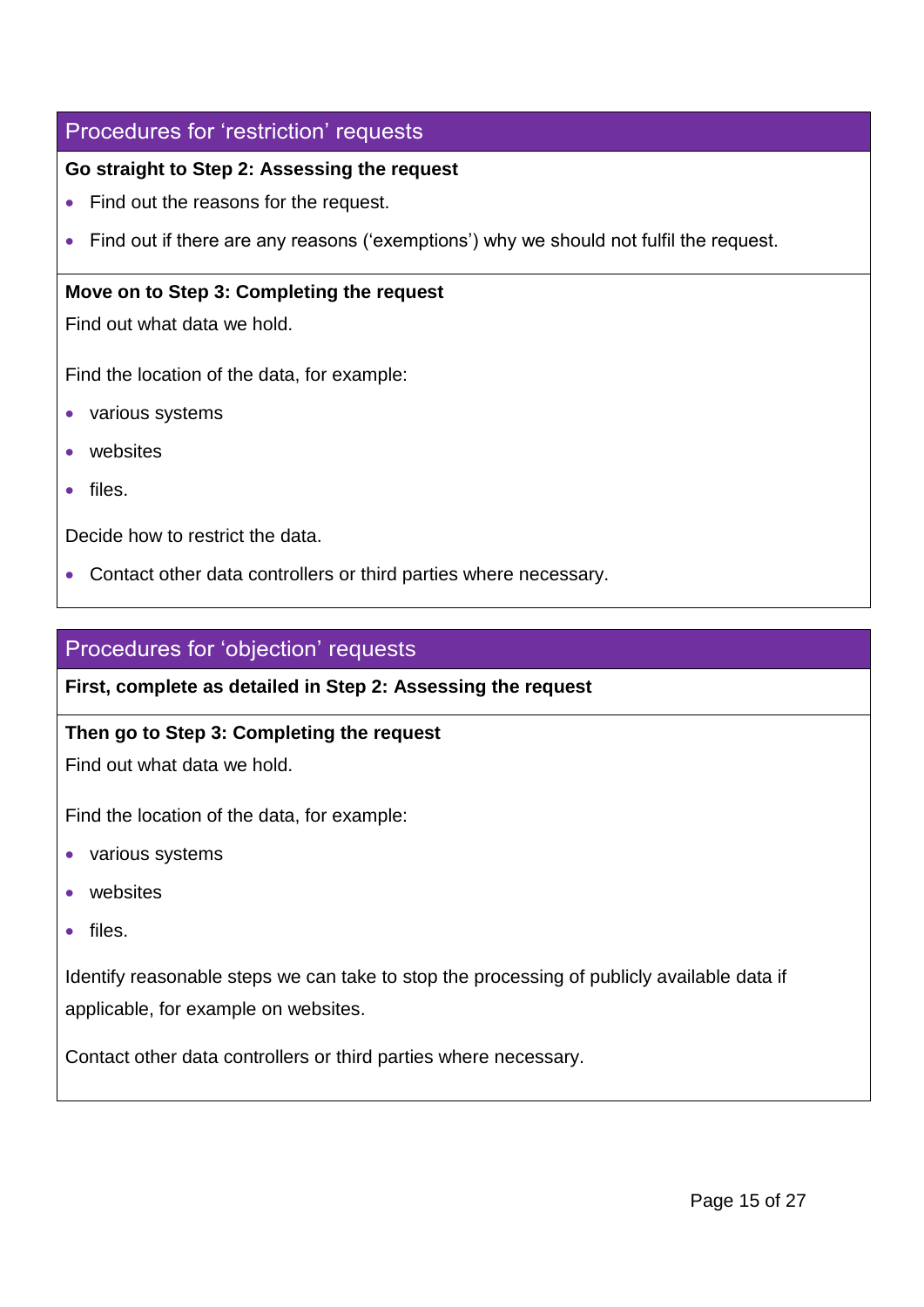#### Procedures for 'portability' requests

#### **First, complete as detailed in Step 2: Assessing the request**

#### **Then go to Step 3: Completing the request**

Find out what data we hold.

Find the location of the data, for example:

- various systems
- websites
- files.

#### **Portability requests**

Gather data into a structured, commonly used, and machine-readable format.

Contact other data controllers or third parties where necessary.

Give the data to the person requesting it and confirm if other data controllers or third parties were contacted.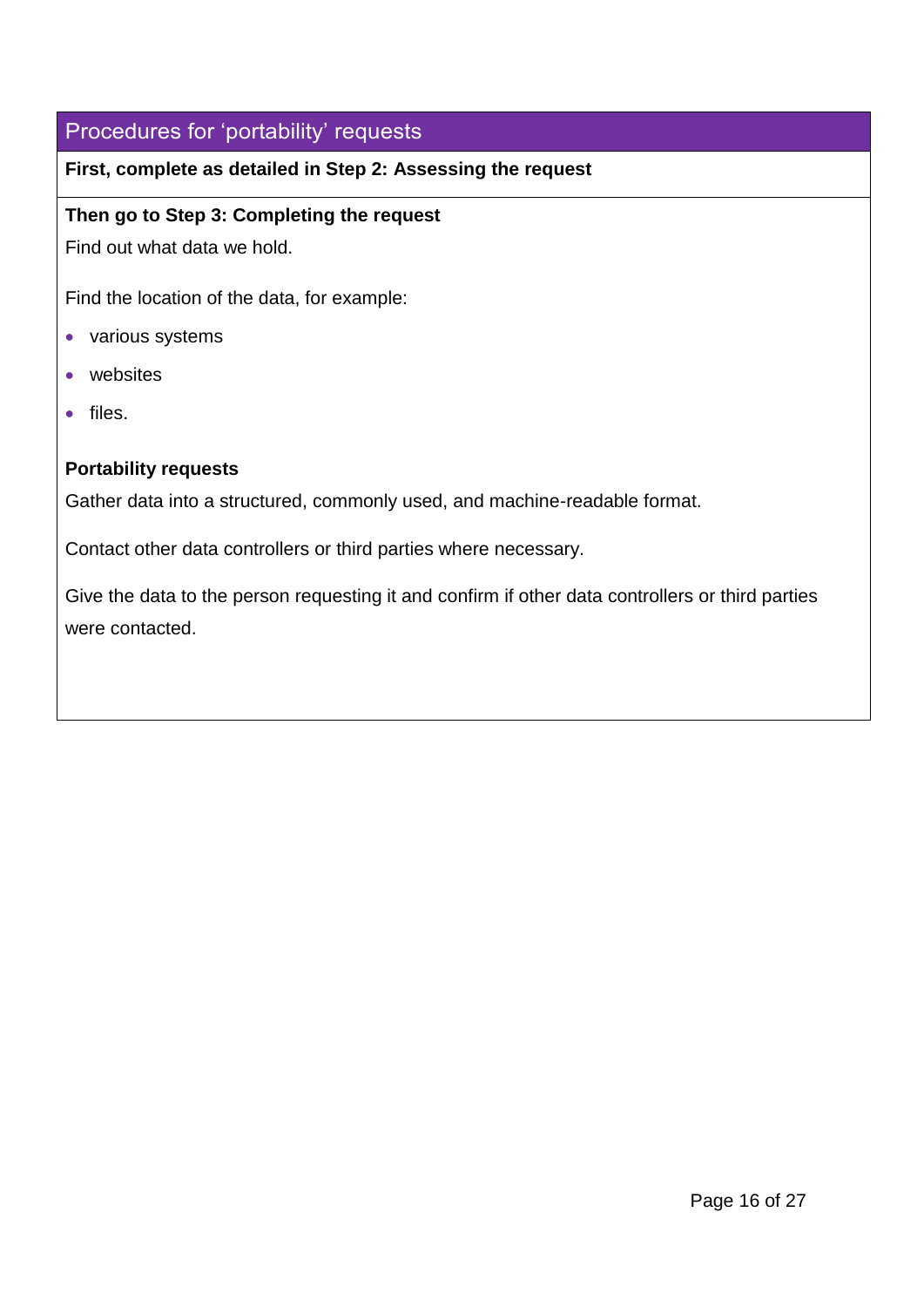# <span id="page-16-0"></span>**Appendix A: Data Right Request Form**

This is the form for those who wish to exercise their rights about their data.

This is detailed in Articles 15 to 22 of the General Data Protection Regulation (GDPR) 2018.

You have rights in relation to the data about you that we have on our National Adult Literacy Agency (NALA) records. If you wish to exercise these rights, please contact us clearly stating that you are applying under GDPR. You may do so by:

- filling in the NALA Data Rights Request Form
- writing to us
- using other electronic means.

You also need to give us proof of your identity.

| Please send your request to this address |  |
|------------------------------------------|--|
| FAO: Governance and Compliance Officer   |  |
| National Adult Literacy Agency           |  |
| Sandford Lodge                           |  |
| <b>Sandford Close</b>                    |  |
| Ranelagh                                 |  |
| Dublin 6                                 |  |
| <b>D06 YF65</b>                          |  |

To help us answer your rights request, please be as specific as possible about why you are contacting us. Please tell us which data right you are contacting us about:

- rectification
- erasure
- restriction
- objection
- portability.

Please give as much data as you can to help us find it.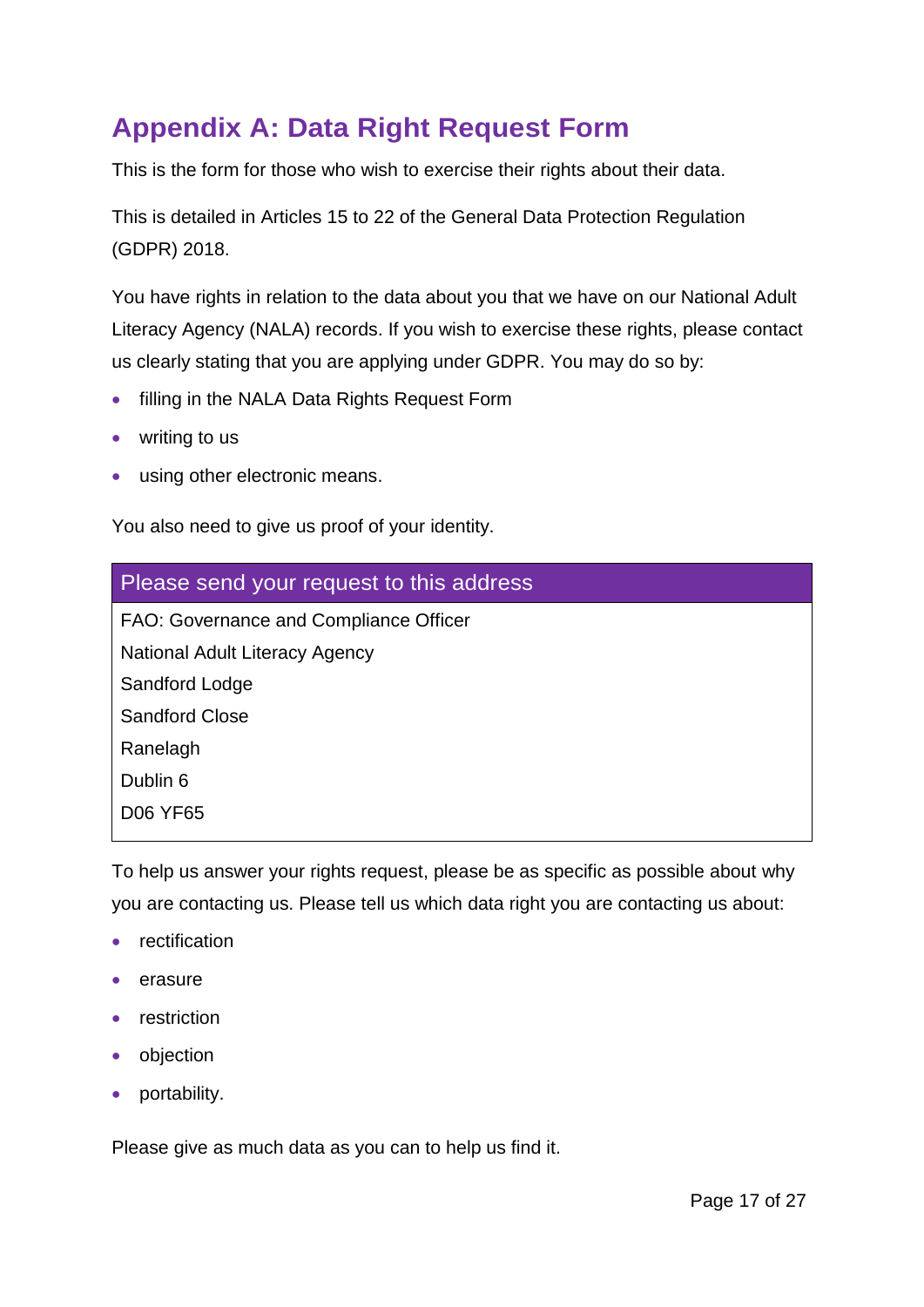You are legally entitled to a decision regarding your request within 30 days of us receiving your request. However, our Governance and Compliance Officer will try to deal with your request as soon as possible.

Please note that regardless of your rights, there are situations where we can refuse a request, for example, if a legal case is pending.

If you are unhappy with our decision, you have the right to complain to the Data Protection Commission who will investigate the matter for you. The Data Protection Commission has legal powers to make sure that your rights are upheld. You may also seek legal assistance.

The Data Protection Commission oversees compliance with data protection legislation. The Data Protection Commission has a wide range of enforcement powers, including investigative and corrective powers.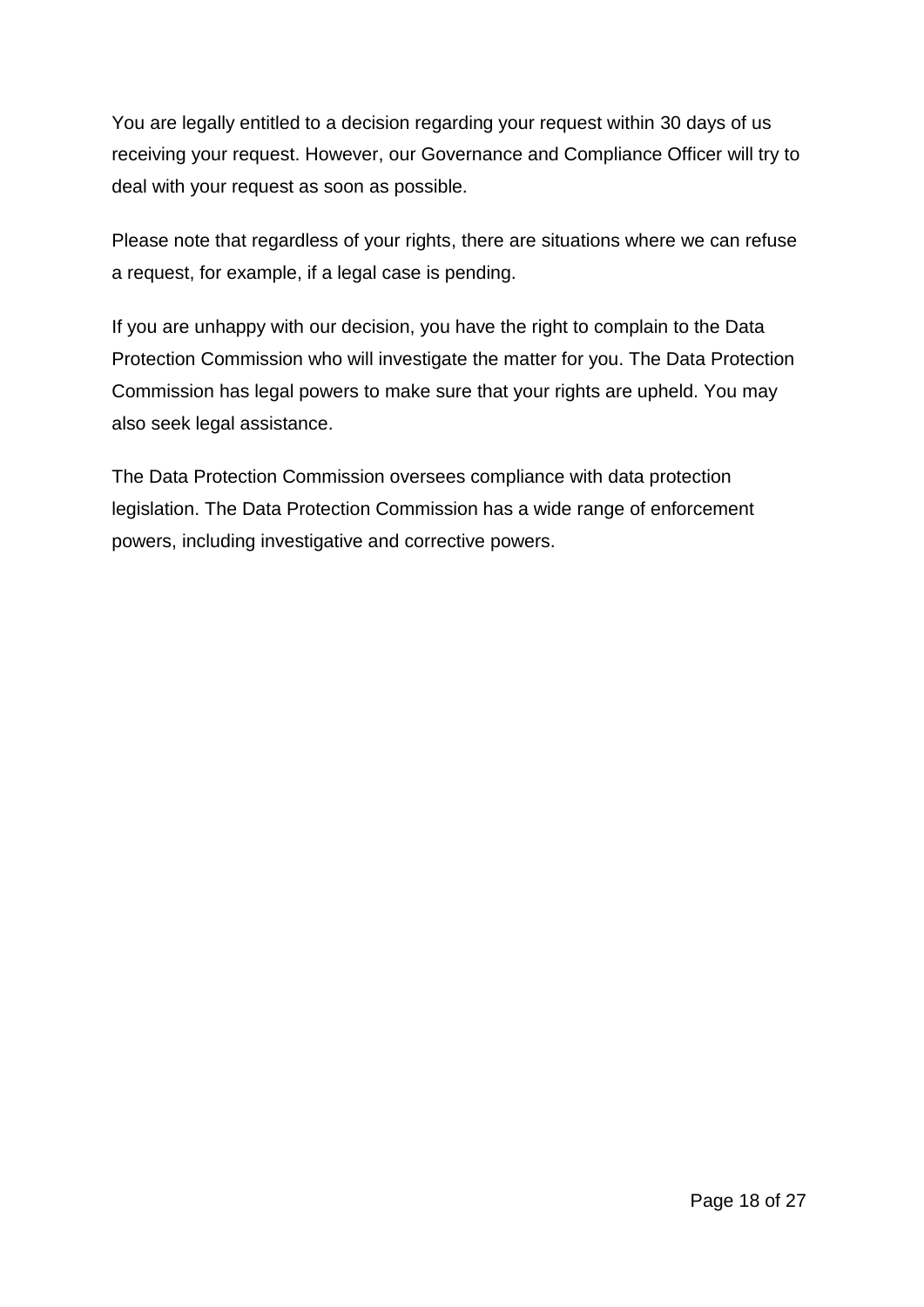| <b>National Adult Literacy Agency</b><br>Data Rights Request Form                 |
|-----------------------------------------------------------------------------------|
| Request for a copy of data under Articles 15 to 22 of the General Data Protection |
| <b>Regulation 2018.</b>                                                           |
| Please return this form to:<br>Governance and Compliance Officer                  |
| <b>NALA</b>                                                                       |
| Sandford Lodge                                                                    |
| <b>Sandford Close</b>                                                             |
| Ranelagh                                                                          |
| Dublin D06 YF65.                                                                  |
| You can also contact us by phone, 01 412 7900; or email, info@nala.ie.            |
|                                                                                   |
| <b>Section 1: Your personal details</b>                                           |
| Full name (please use CAPITAL letters)                                            |
| Postal address                                                                    |
|                                                                                   |
| Eircode                                                                           |
| Phone                                                                             |
| Email                                                                             |
|                                                                                   |
|                                                                                   |
|                                                                                   |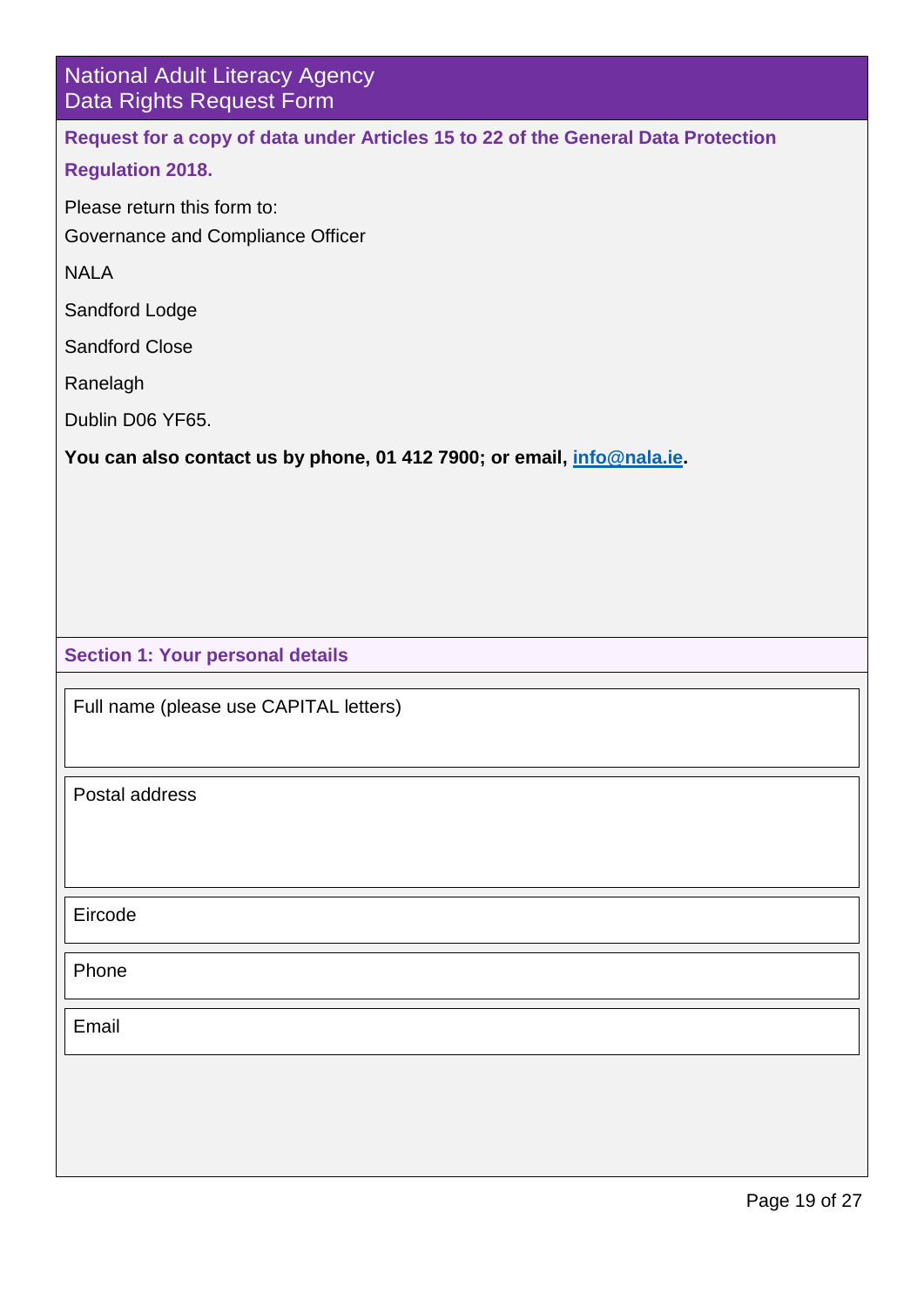# National Adult Literacy Agency Data Rights Request Form **Section 2: Details of data required** To help us to find the data you are requesting, please include as many specific details as possible. Please tell us the relevant: period of time, for example, 01 January 2020-31 December 2020 • reference numbers. Description of data including dates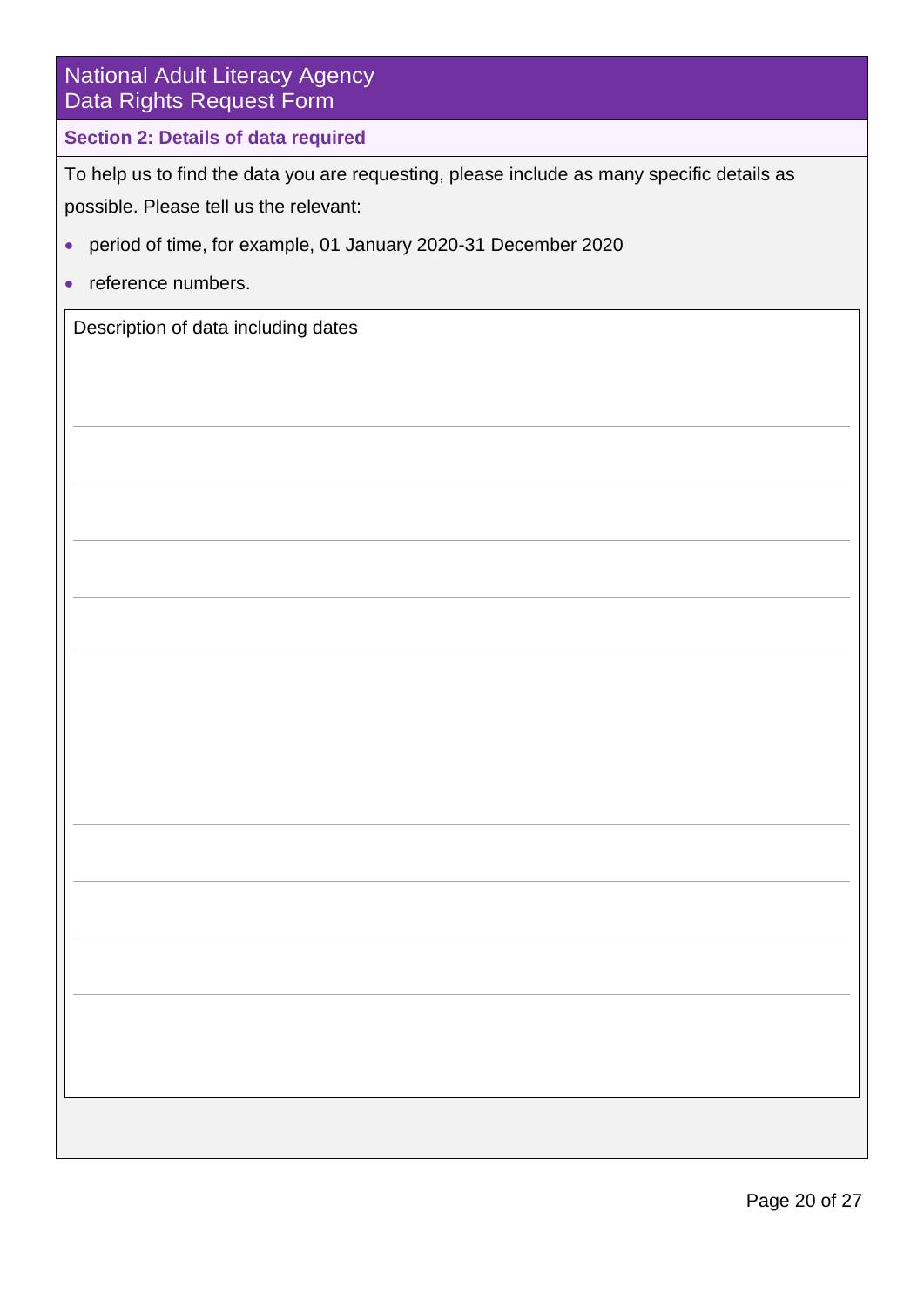#### National Adult Literacy Agency Data Rights Request Form

#### **Section 3: Proof of your identity**

To prove your identity, we need two pieces of ID:

- photographic ID, and
- proof of address.

For example, a copy of your passport and a utility bill.

Types of ID I have supplied

**Section 4: Declaration**

**The data which I have supplied in this request is correct, and I am the person to whom it relates. I understand that NALA may need to obtain more data from me to comply with this request.**

**Signature** 

Date

Please write name in CAPITAL letters

**Sections 5, 6 and 7 should only be completed if the application is being made by a representative applying on your behalf.**

**Section 5: Representative details**

(If completed NALA will reply to the address you provide in this section)

Name of representative (CAPITALS)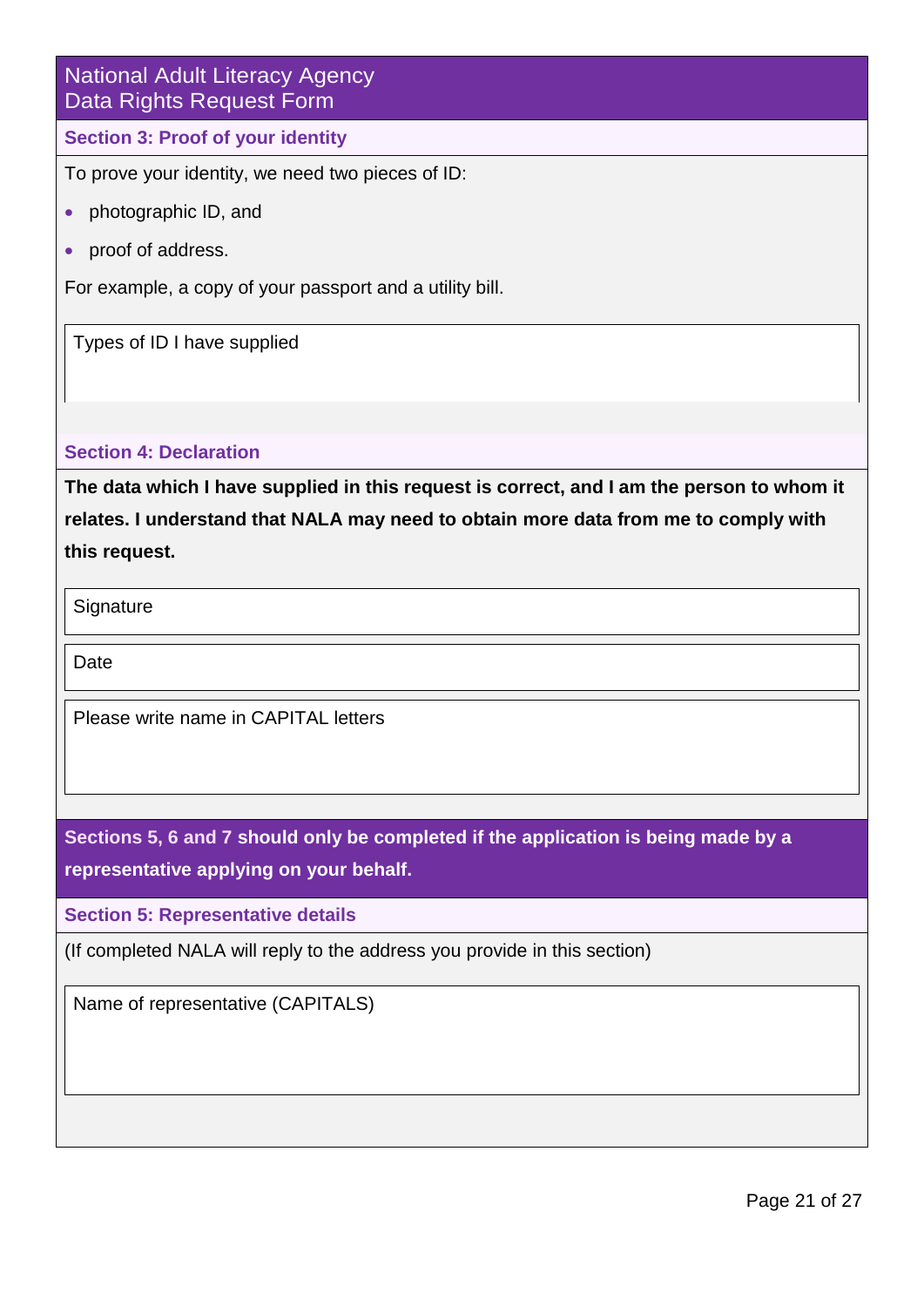#### National Adult Literacy Agency Data Rights Request Form

#### Company name

Postal address

Eircode

Phone

Email

#### **Section 6: Proof of the representative's identity**

To prove the representative's identity, we need two pieces of ID:

- photographic ID, and
- proof of address.

For example, a copy of their passport and a utility bill.

Types of ID supplied

#### **Section 7: Authority to release data to a representative**

The representative must get permission from the data subject before we can release their data. The representative should obtain the data subject's signature below or provide a separate note of authority. This must be an original signature, not a photocopy (tip: using blue ink often helps verification).

I give my authority for the representative named in Section 5 of this form to make a Subject Rights Request on my behalf under Data Protection Legislation.

Signature of data subject

Date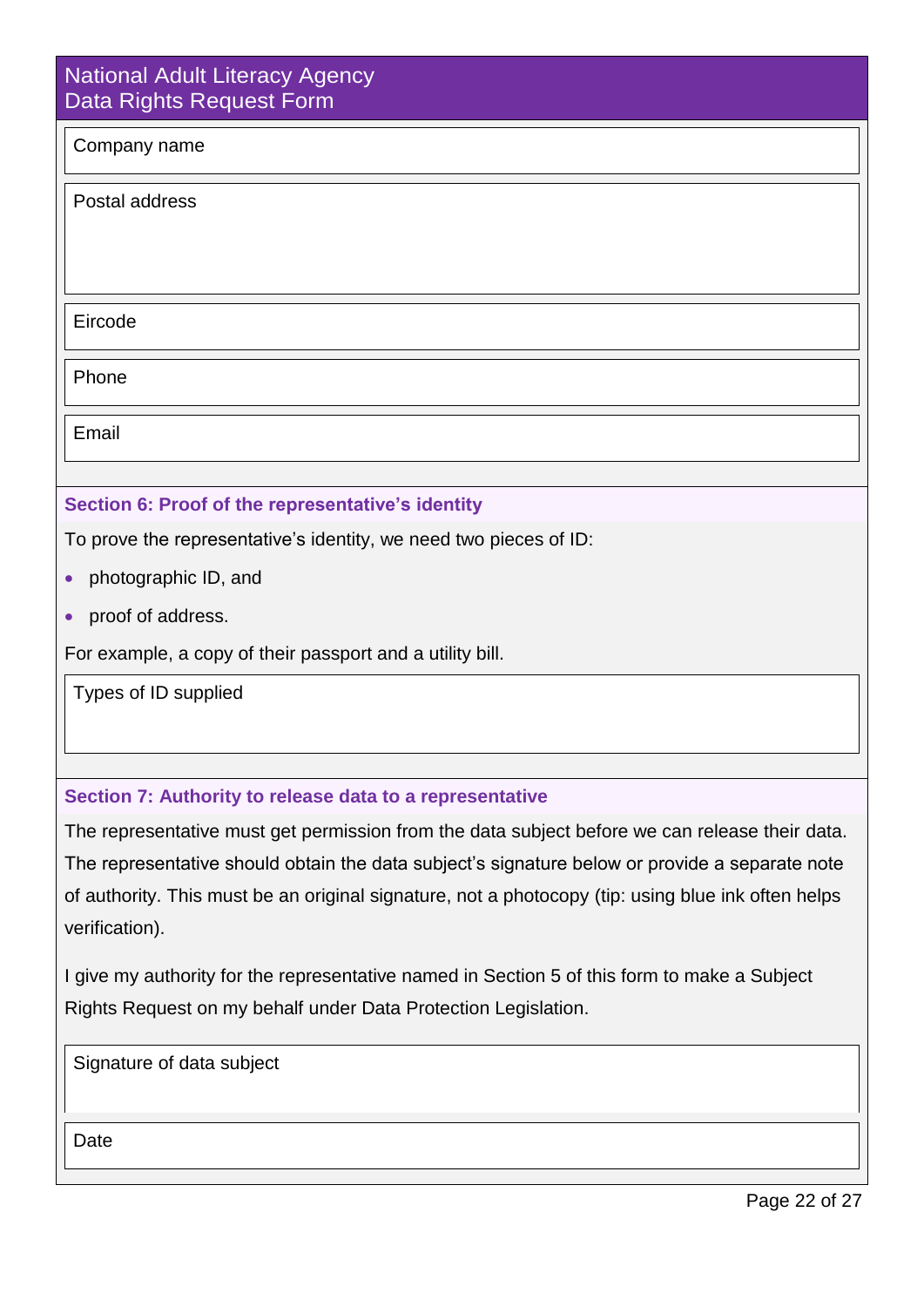#### National Adult Literacy Agency Data Rights Request Form

Signature of representative

Date

| For NALA internal use only                                                                                      |
|-----------------------------------------------------------------------------------------------------------------|
| Reference No: _______________________                                                                           |
| Date received: _______________________                                                                          |
| Date of acknowledgement of data subject: National Contract Control of Action Contract Control Control Control C |
|                                                                                                                 |
|                                                                                                                 |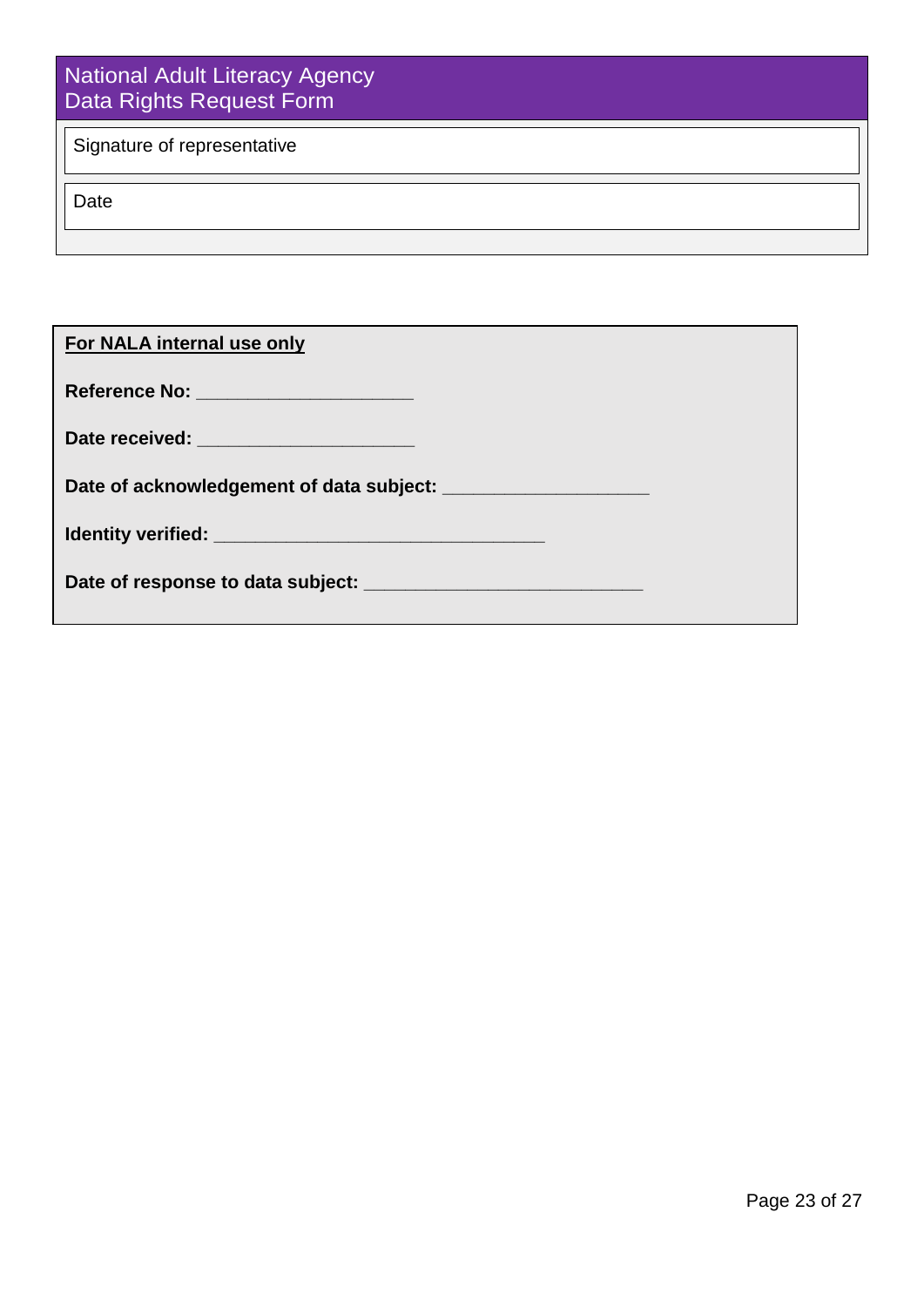# <span id="page-23-0"></span>**Appendix B: When we need more data**

*[Insert Date]*

*[Insert Address]*

*[Insert Address]*

*[Insert Address]*

**REF:** [Insert Reference Number]

**About:** Data rights request under Articles 16 to 22 of the General Data Protection Regulation and Data Protection Act 2018.

Dear *[Sir/Madam]*

Thank you for sending us your data rights request. We received this at our office on *[Insert Date].*

We need the following data to process your application, proof of:

- 1. identification, for example, a copy of your passport or driver's licence
- 2. your address, for example, copies of utility bills like gas or electricity.

We cannot process your request until we receive the above data. When we do, we will get back to you about your request within 30 days.

It would really help us if you would also kindly complete the attached Data Rights Request Form. This would help us to deal with your request more efficiently.

If you need any more data, please see our Privacy Statement at:

<https://www.nala.ie/privacy-statement/>

Yours sincerely,

Mr/Ms Will Benamed **Title** 

\_\_\_\_\_\_\_\_\_\_\_\_\_\_\_\_\_\_\_\_\_

Enclosed: Data Rights Request Form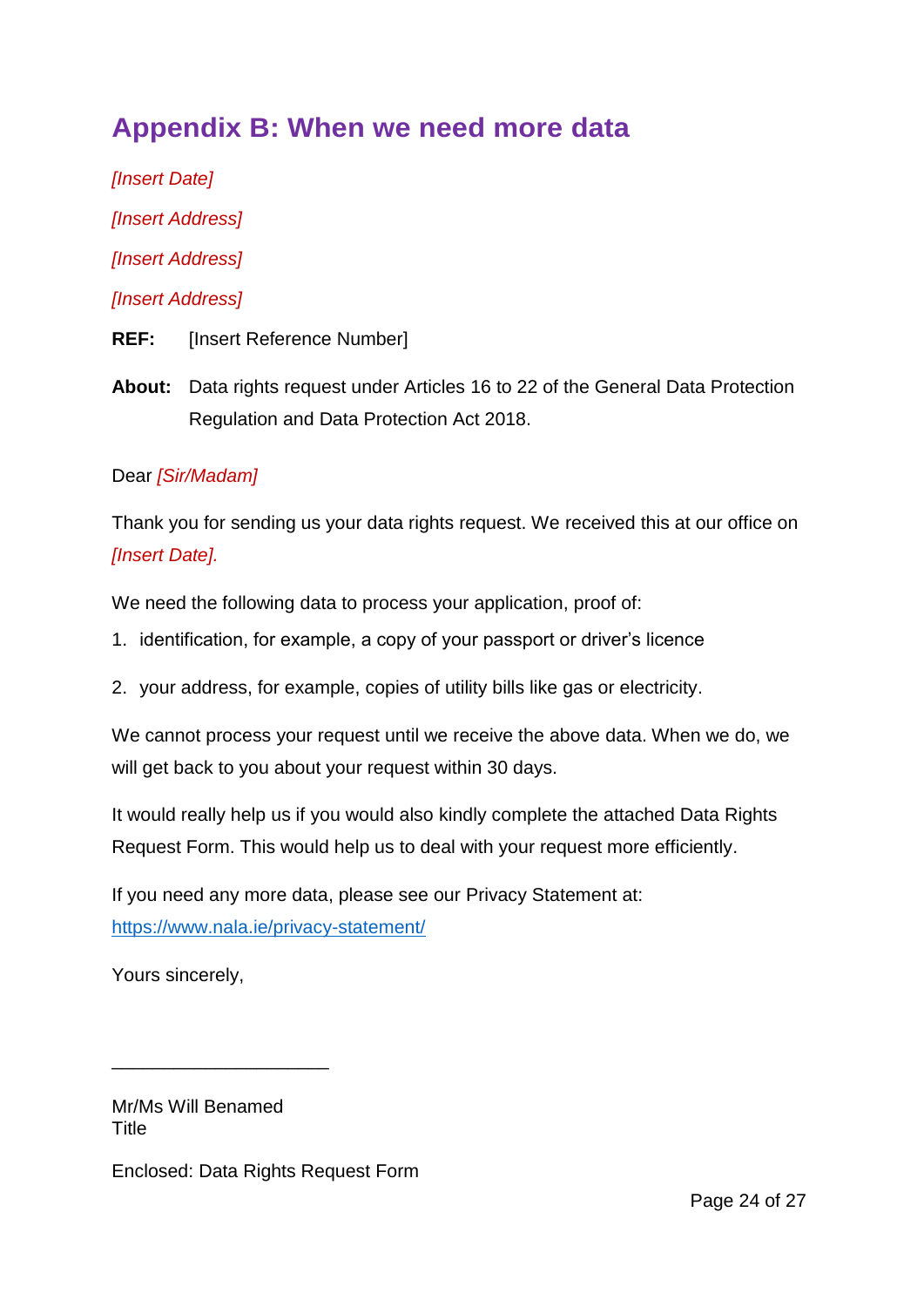# <span id="page-24-0"></span>**Appendix C: Acknowledgement of request**

#### **Private and confidential**

*[Insert Date]*

*[Insert Address]*

*[Insert Address]*

#### **REF:** *[Insert Reference Number]*

**About:** Request to exercise rights under Article 16 to 22 of the General Data Protection Regulation and Data Protection Act 2018.

#### Dear *[Sir/Madam]*

Thank you for sending us your request to exercise your data protection rights. We received this at our office on *[Insert Date].*

I have sent your request on to the relevant department in our organisation. They will deal with your request within 30 days of us receiving it.

Yours sincerely,

Mr/Ms Will Benamed

\_\_\_\_\_\_\_\_\_\_\_\_\_\_\_\_\_\_\_\_\_\_\_\_\_\_

**Title**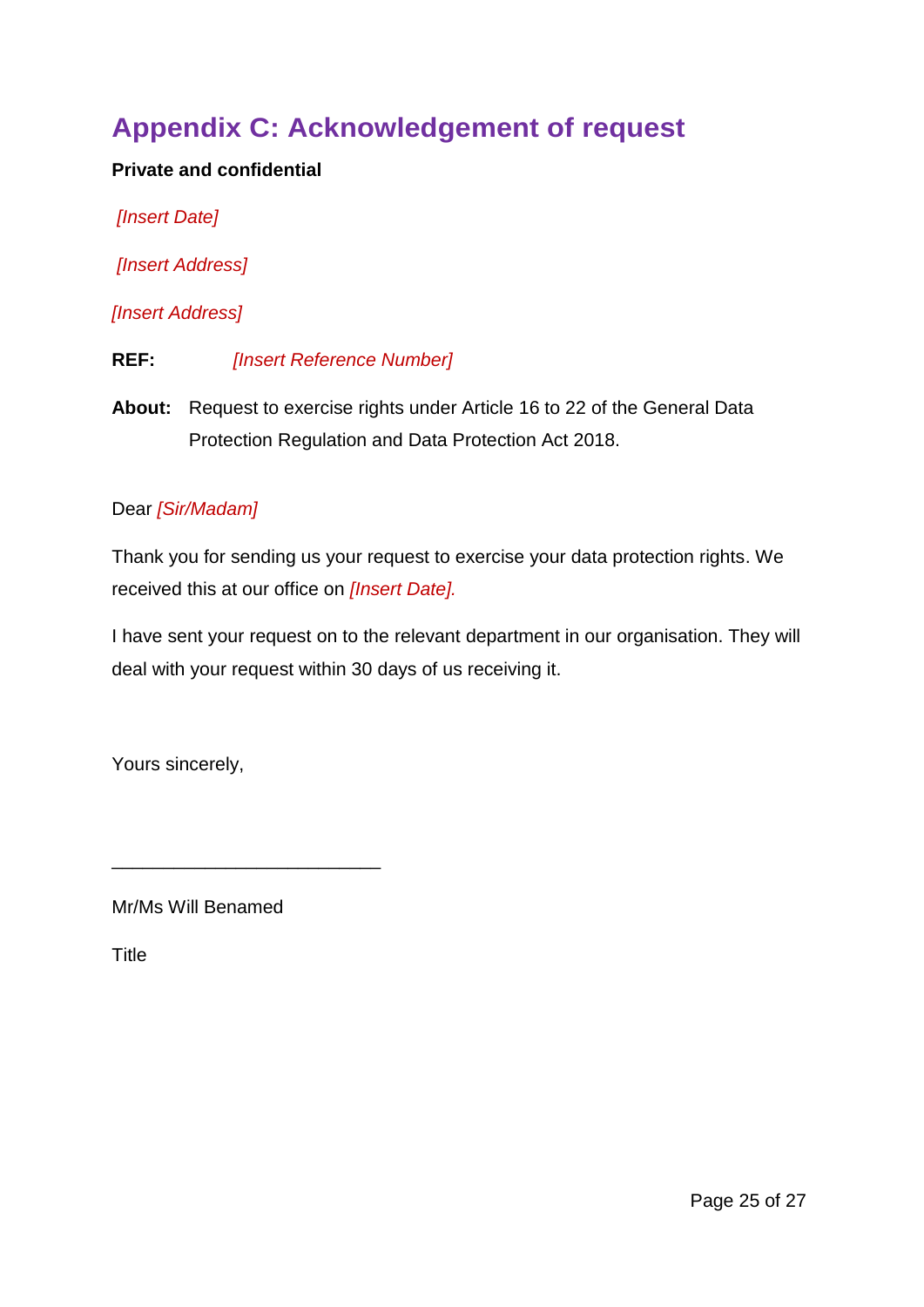# <span id="page-25-0"></span>**Appendix D: Response to data rights request**

#### **Private and confidential**

#### *[Insert Date]*

#### *[Insert Address]*

**REF:** [Insert Reference Number]

**About:** Request to exercise rights under Article 16 to 22 of the General Data Protection Regulation and Data Protection Act 2018.

#### Dear *[Sir/Madam]*

Thank you for your data rights request received by us on the *[Insert Date]*. We can give you the following details:

#### **A. We have been able to complete your request**

NALA has been able to complete your request.

Or

#### **B. We cannot complete your request**

However, I confirm that we have collected data about you including your:

- address
- · PPS number.

#### **Other rights – please contact us**

You may have the right to: c) 'Rectification', d) 'Erasure', e) request 'Restriction of processing', f) object to us 'Processing' your data at all.

Please contact me for more information if you would like to use any of these rights.

#### **C. Right to 'Rectification'**

We will be happy to update your data if there is mistake in the data.